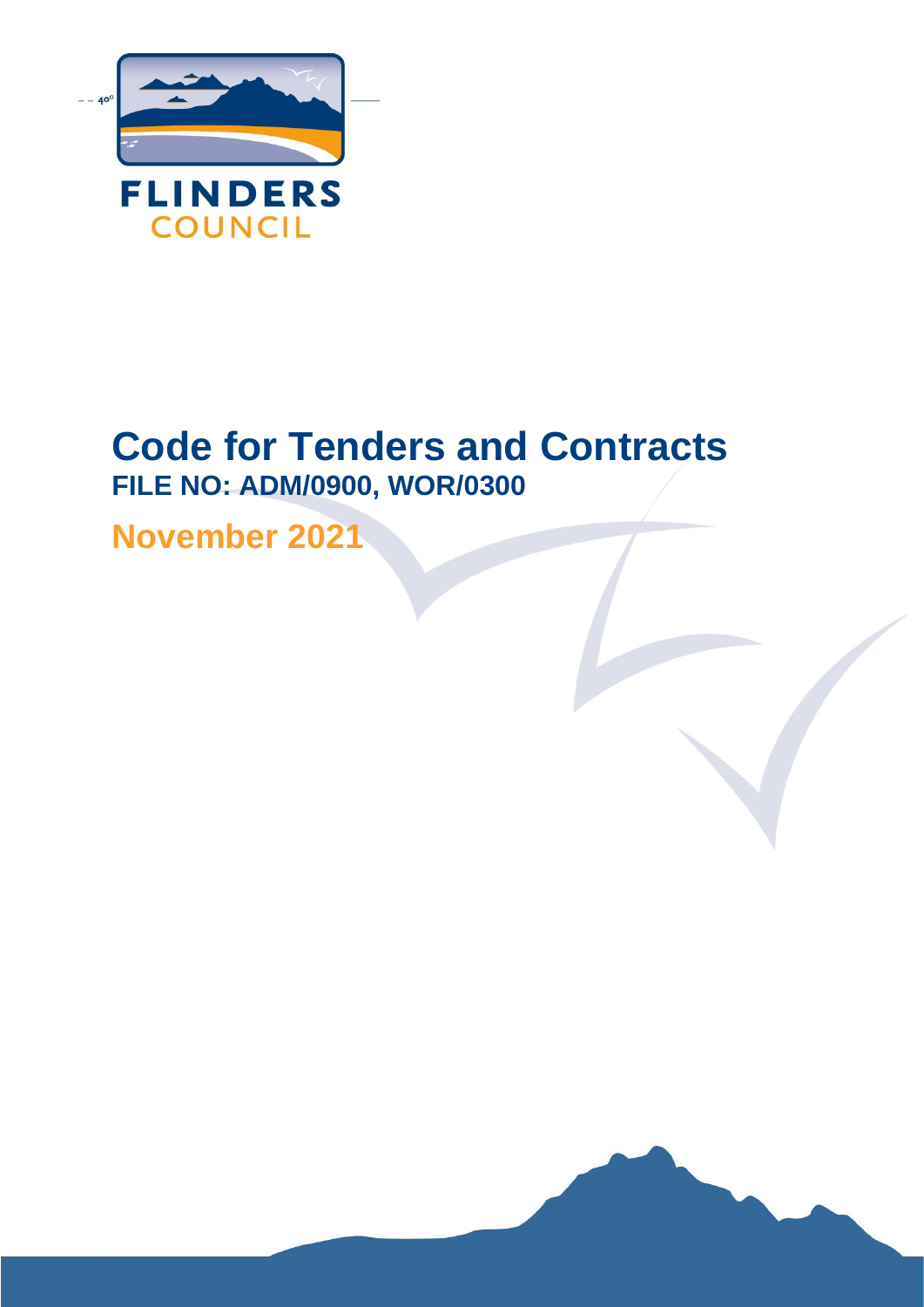## **Table of Contents**

| 1. |                                                                           |  |
|----|---------------------------------------------------------------------------|--|
|    |                                                                           |  |
|    |                                                                           |  |
|    |                                                                           |  |
| 2. |                                                                           |  |
|    |                                                                           |  |
|    |                                                                           |  |
| 3. |                                                                           |  |
|    |                                                                           |  |
|    |                                                                           |  |
|    |                                                                           |  |
|    | 3.4 ENHANCEMENT OF THE CAPABILITIES OF LOCAL BUSINESS AND INDUSTRY  11    |  |
| 4. |                                                                           |  |
|    |                                                                           |  |
|    |                                                                           |  |
| 5. |                                                                           |  |
|    |                                                                           |  |
|    |                                                                           |  |
|    |                                                                           |  |
|    |                                                                           |  |
|    |                                                                           |  |
|    |                                                                           |  |
|    | 5.7 ENGAGING A THIRD PARTY TO MANAGE A PROCUREMENT PROCESS  17            |  |
| 6. |                                                                           |  |
|    |                                                                           |  |
| 7. |                                                                           |  |
|    |                                                                           |  |
|    |                                                                           |  |
|    |                                                                           |  |
|    |                                                                           |  |
|    |                                                                           |  |
|    | 7.6 STAGE 6 - ADVISING AND DEBRIEFING SUCCESSFUL AND UNSUCCESSFUL SERVICE |  |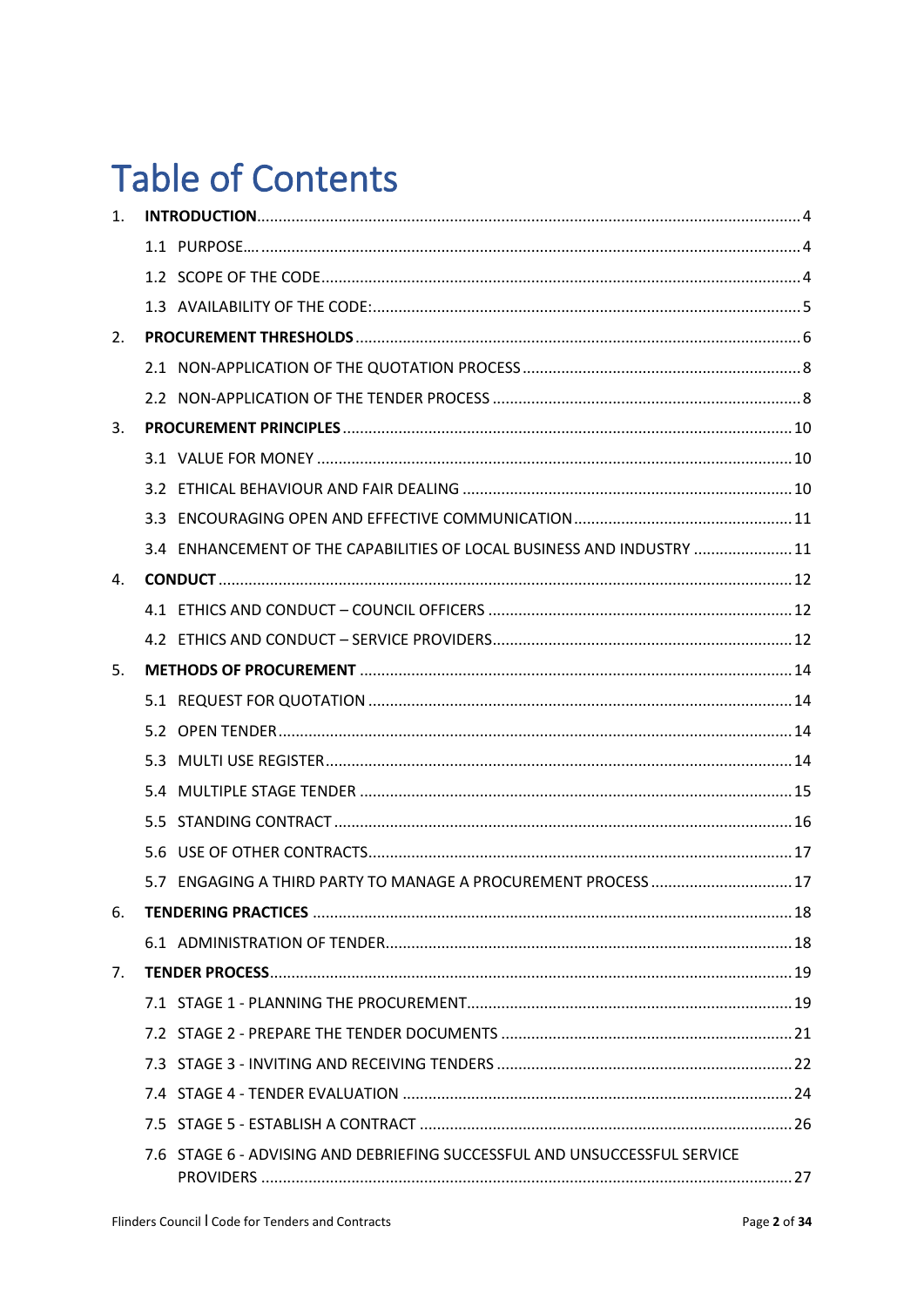| 9. |  |  |
|----|--|--|
|    |  |  |
|    |  |  |
|    |  |  |
|    |  |  |
|    |  |  |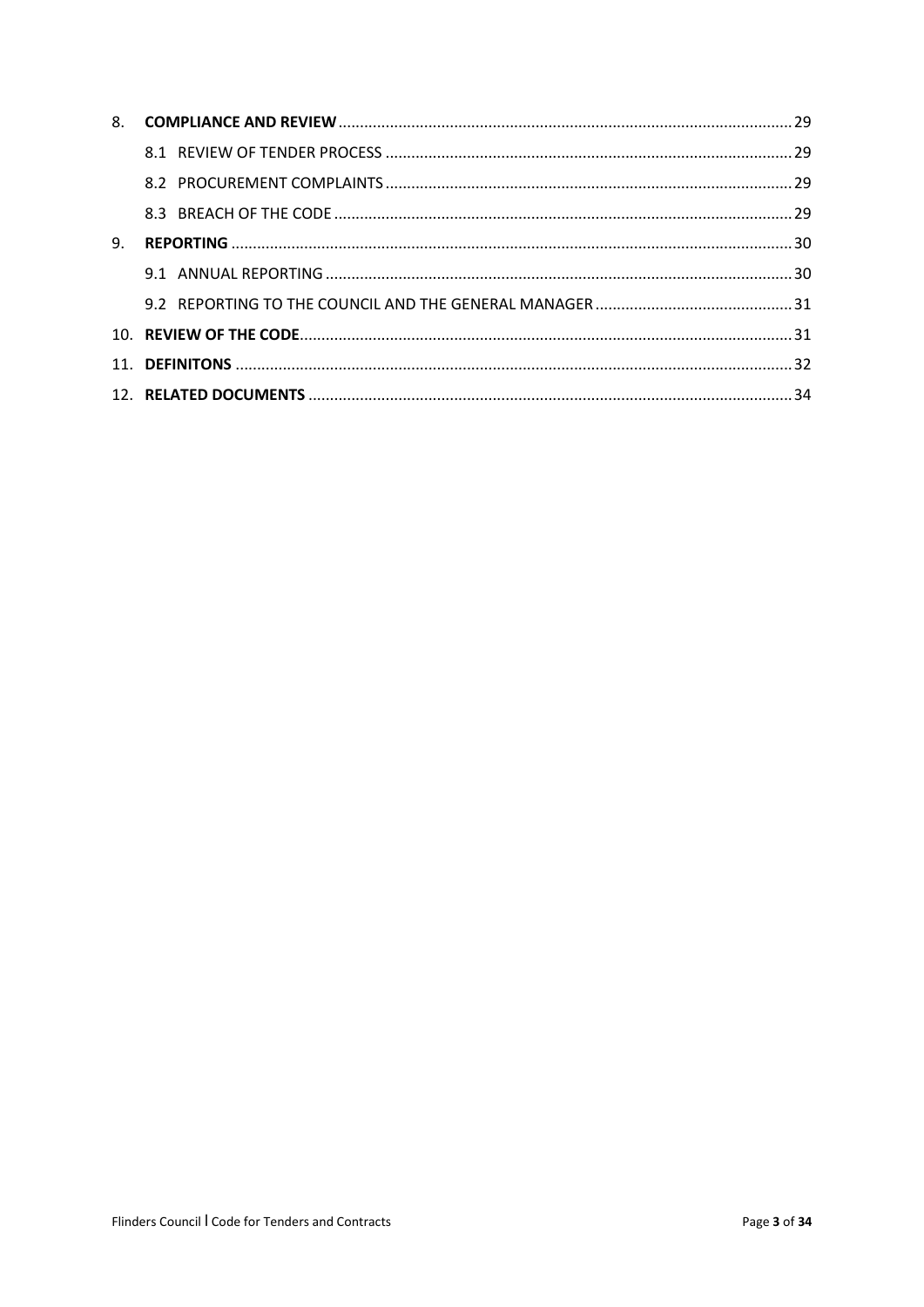# <span id="page-3-0"></span>1. INTRODUCTION

## <span id="page-3-1"></span>1.1 PURPOSE

The purpose of this Code for Tenders and Contracts (the Code) is to provide a framework for Flinders Council, on best practice tendering and procurement methods in accordance with the requirements of the *Local Government Act 1993 (Tas)* (the Act) Section 333B and the Local Government (General) Regulations 2015 (the Regulations).

Flinders Council's specific Legislative and Regulatory obligations with respect to procurement are set out under Section 333A and Section 333B of the Act, and Regulations 23-29 of the Regulations. The Code must:

- be consistent with the Act; and
- include all matters prescribed by the Regulations; and
- promote all prescribed principles.
- be reviewed at least every four years.

The Code includes a statement of ethics to be applied by the Flinders Council officers and its service providers with respect to the purchase of goods and services and the management of tenders and contracts.

## <span id="page-3-2"></span>1.2 SCOPE OF THE CODE

The Code applies to Flinders Council, its officers and agents, and any Service Providers wishing to make application for Flinders Council's business or provide good and services or undertake works for Flinders Council.

The Code covers the procurement of all goods services and requirements for Flinders Council. Tender practices do not apply to the items below:

- grants or assistance;
- donations;
- property transactions; and
- leasing.

The Code aims to:

- ensure compliance with relevant legislation:
- enhance value for money through the use of fair, competitive, non-discriminatory procurement practices;
- promote the use of resources in an efficient, effective and ethical manner;
- encourage probity, accountability and transparency in decision making;
- provide reasonable opportunity for competitive local businesses to supply to Council;
- minimise the cost to tenderers of participating in the tendering process; and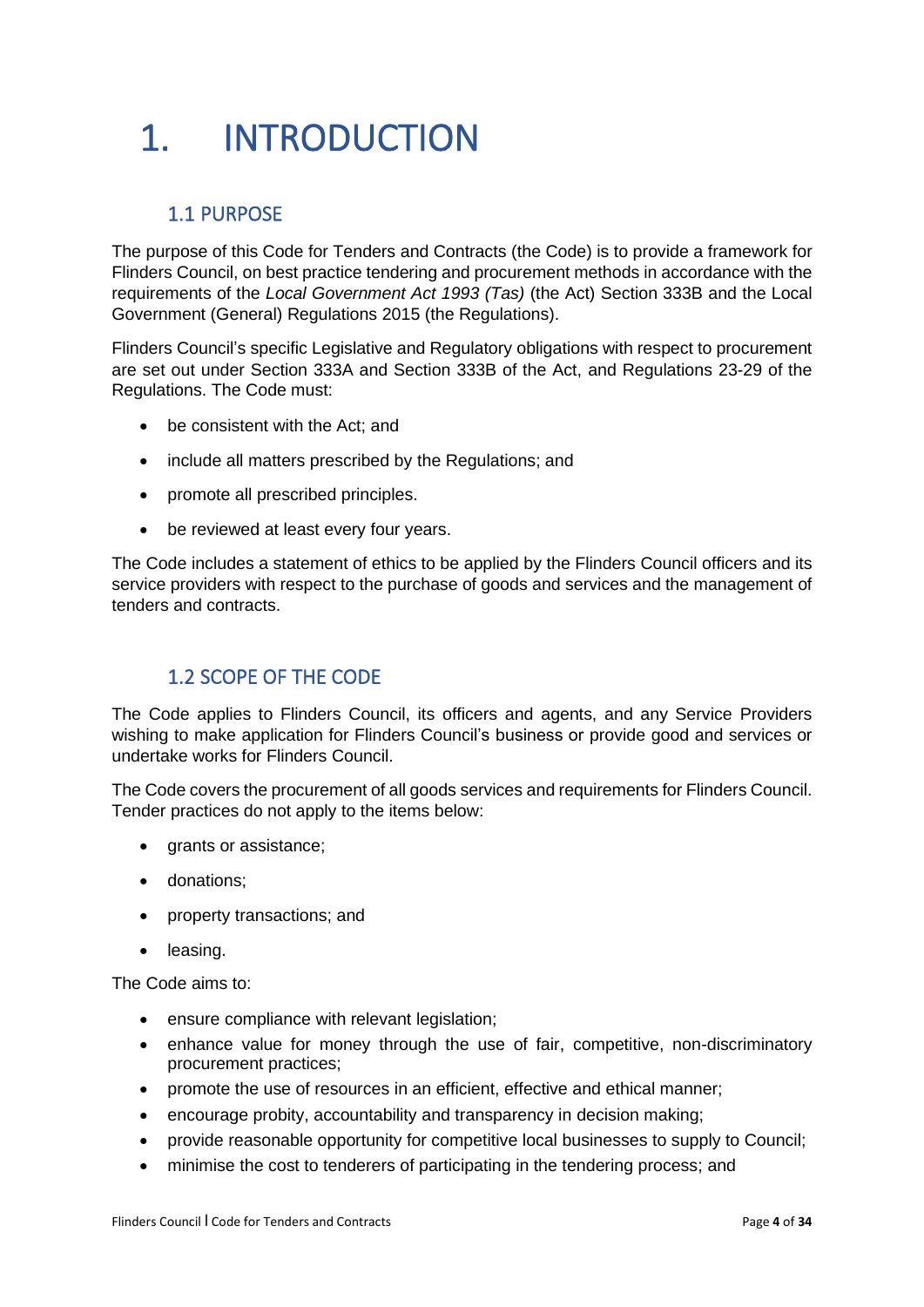• allow Council to appropriately manage risk.

#### Procurement Procedures:

In accordance with R28 of the Regulations, the Code provides an overview of the procedures to be applied by Council to:

- a) ensure all potential service providers are provided with the same information relating to the requirements of a tender or contract and are given equal opportunity to meet those requirements;
- b) ensure fair and equitable consideration is given to all tenders or quotations received;
- c) deal honestly and equitably with, all potential or existing service providers;
- d) provide prompt and courteous responses to all reasonable requests for advice and information from potential or existing service providers;
- e) seek to minimise costs to tenderers participating in the tendering process;
- f) protect commercial in confidence information;
- g) maintain procedures for the use of multiple-use registers for contracts valued at less than the Prescribed Amount;
- h) ensure that all submissions received are treated in a manner reflecting probity and, transparency, whilst preventing any suggestion of improper handling of pricing, Quotations and Tenders;
- i) review each tender process to ensure that it is in accordance with the Regulations;
- j) establish and maintain procedures for the amendment, extension or cancelling of tenders, once they have been released;
- k) establish and maintain procedures for open tenders;
- l) establish and maintain procedures for tenders that do not fully conform with the tender requirements; and
- m) establish and maintain procedures to handle complaints regarding the procurement of goods and services.

### <span id="page-4-0"></span>1.3 AVAILABILITY OF THE CODE:

A copy of the Code is available:

- for public inspection and purchase at a reasonable charge at Flinders Council's office: 4 Davies Street, Whitemark, 7255
- Monday to Friday 9am to 4.30pm
- On the Flinders Council Website at <https://www.flinders.tas.gov.au/policies> free of charge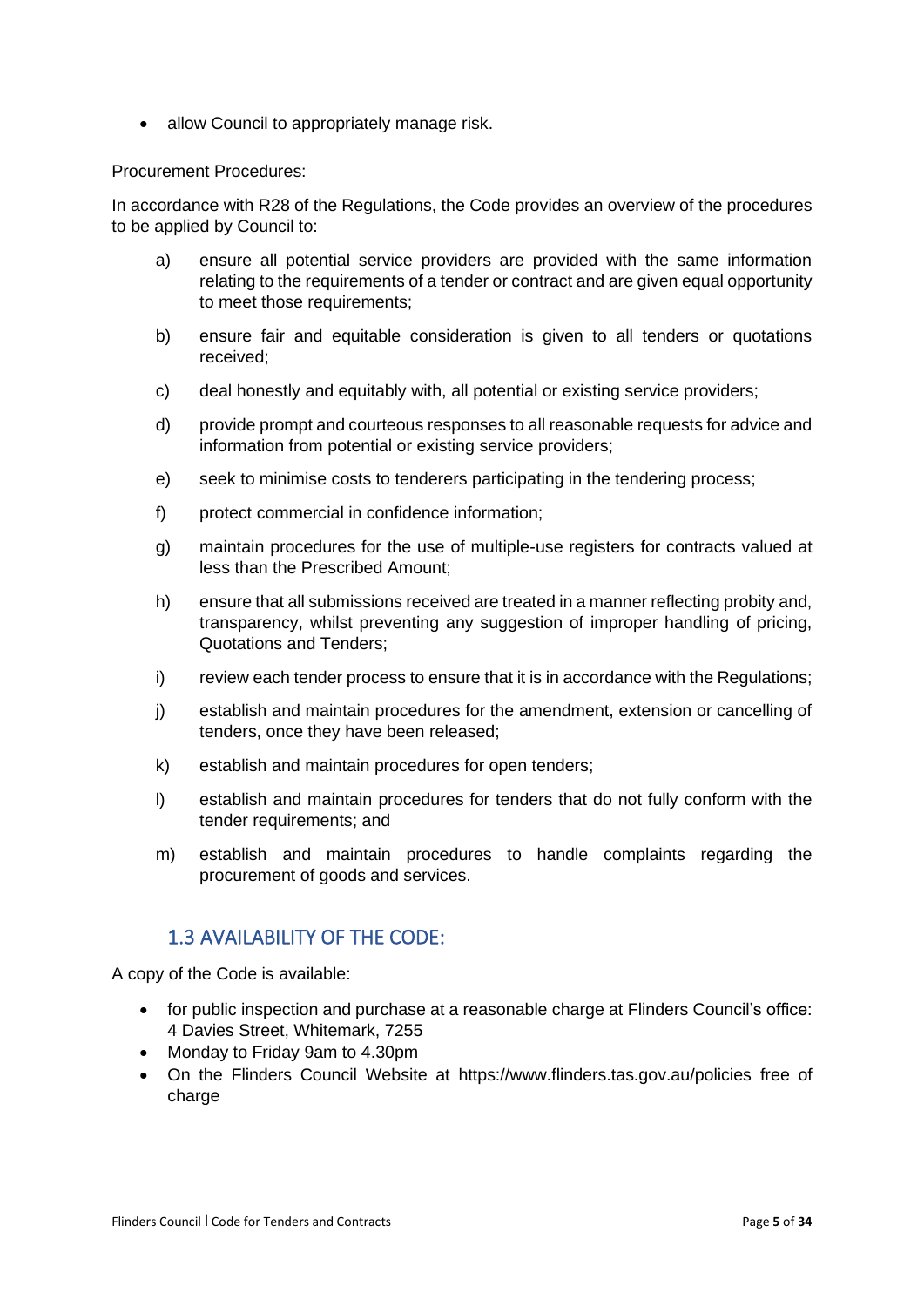# <span id="page-5-0"></span>2. PROCUREMENT THRESHOLDS

Flinders Council's purchasing thresholds describe when quotations and Tenders are to be sought. Purchases shall not be split into smaller components to avoid the requirements of the purchasing thresholds.

If Flinders Council has a contract in place with particular supplier(s) for goods, services or works and the supplier is capable of meeting the Councils requirements, then, Flinders Council officers must procure goods, services or works from those suppliers.

All procurement thresholds are GST exclusive, and Tenders and quotations will be sought on a GST exclusive basis.

#### **Non-Tender Processes for acquisition of goods or services.**

A purchase order is a formal agreement entered into between Council and the Service Provider for the performance of Council's requirements. Purchase orders are approved via the Delegation of Authorities Policy.

A Contract is a formal agreement entered into between Council and the successful Tenderer for the performance of Council's requirements.

A quotation is an offer from a prospective Service Provider in response to an invitation issued by Council to a selected number of prospective suppliers. A Quotation can be verbal or written.

if verbal, this should be referred to on the purchase order. Where a verbal quotation is administered as per section 2 procurement thresholds, then the verbal quotation must be recorded on the Purchase Order and include, contact details (contact name, position), and date of verbal quotation; and if written it should be attached to the purchase order.

Where possible Council will seek to use local business if available.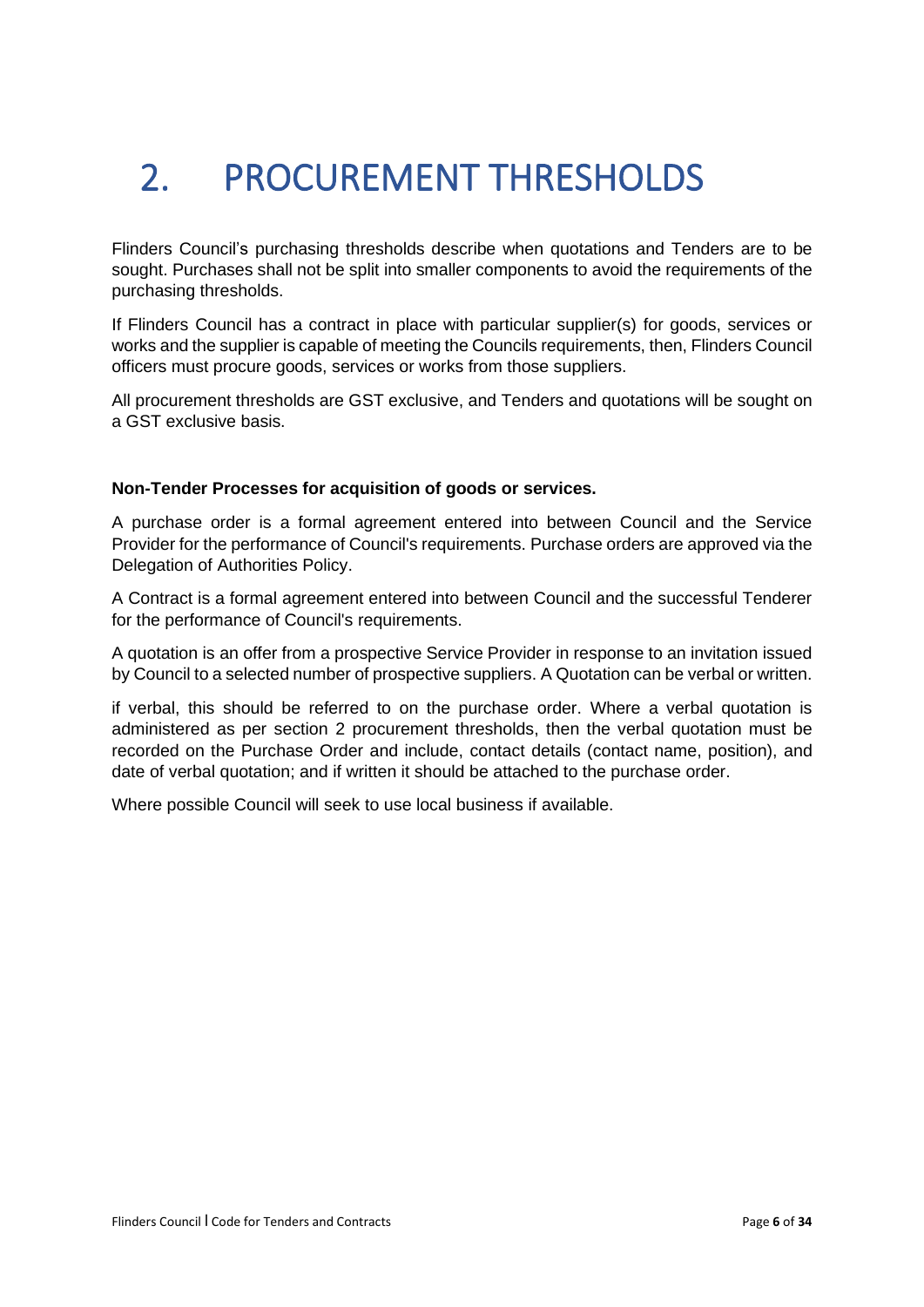| <b>Purchasing</b><br><b>Estimate</b> | <b>Minimum Requirement</b>                                                                                                                                                                                                                                                                                                                                                       | <b>Advertising</b><br><b>Requirements</b>                                    | <b>Documents</b><br><b>Required</b>                                                 |
|--------------------------------------|----------------------------------------------------------------------------------------------------------------------------------------------------------------------------------------------------------------------------------------------------------------------------------------------------------------------------------------------------------------------------------|------------------------------------------------------------------------------|-------------------------------------------------------------------------------------|
| Less than \$1,000                    | Verbal quote must be sought, and a<br>purchase order raised.                                                                                                                                                                                                                                                                                                                     | N/A                                                                          | Purchase<br>Order                                                                   |
| From \$1,000<br>to<br>\$9,999        | 1 written quote must be sought, and<br>a purchase order raised.                                                                                                                                                                                                                                                                                                                  | N/A                                                                          | Purchase<br>Order + Quote                                                           |
| From \$10,000 to<br>\$49,999         | 2 written quotes must be sought,<br>and a purchase order raised.                                                                                                                                                                                                                                                                                                                 | N/A                                                                          | Purchase<br>Order<br>÷<br>Quotes                                                    |
| From \$50,000 to<br>\$99,999         | 3 written quotes must be sought,<br>and a purchase order raised.                                                                                                                                                                                                                                                                                                                 | Island<br><b>News</b><br>and<br><b>Flinders</b><br>Council<br>Website        | Purchase<br>Order<br>+<br>Quotes<br>$\ddot{}$<br>Contract                           |
| From \$100,000 to<br>\$249,999       | 3 written quotes must be sought. A<br>contract should be used in addition<br>a Purchase order.<br>Council<br>to<br>requires this value range to be<br>treated similar to a Tender Panel,<br>showing valuation attributes, and<br>scoring. A project panel of three will<br>conduct the evaluation scorings.<br>The recommendation<br>must be<br>approved by the General Manager. | <b>Island</b><br><b>News</b><br>and<br><b>Flinders</b><br>Council<br>Website | Purchase<br>Order<br>÷<br>Quotes<br>$\ddot{}$<br>Evaluation<br>Results+<br>Contract |
| \$250,000<br>and<br>over             | Tender<br>Public<br>process<br>$>=$<br>\$250,000. Refer to section Seven of<br>this code.                                                                                                                                                                                                                                                                                        | <b>Island</b><br>Examiner,<br>News and Flinders<br><b>Council Website</b>    | Purchase<br>Order + Full<br>Tender<br>Documents +<br>Contract                       |

#### General Manager Discretions

Flinders Council will apply the above requirements to the purchase of all goods and services except for certain circumstances described under the points 2.1 Non-application of the quotation process and 2.2 Non-application of the Tender Process.

The General Manager has discretionary authority for the following:

- to allow for a reduced number of quotes in any particular situation; and/or
- to appoint a sole supplier, or a particular service provider.

The General Manager's authorisation needs to be in writing and saved to the Purchase Order along with the relevant quote/s, and the reasons for non-application of the process.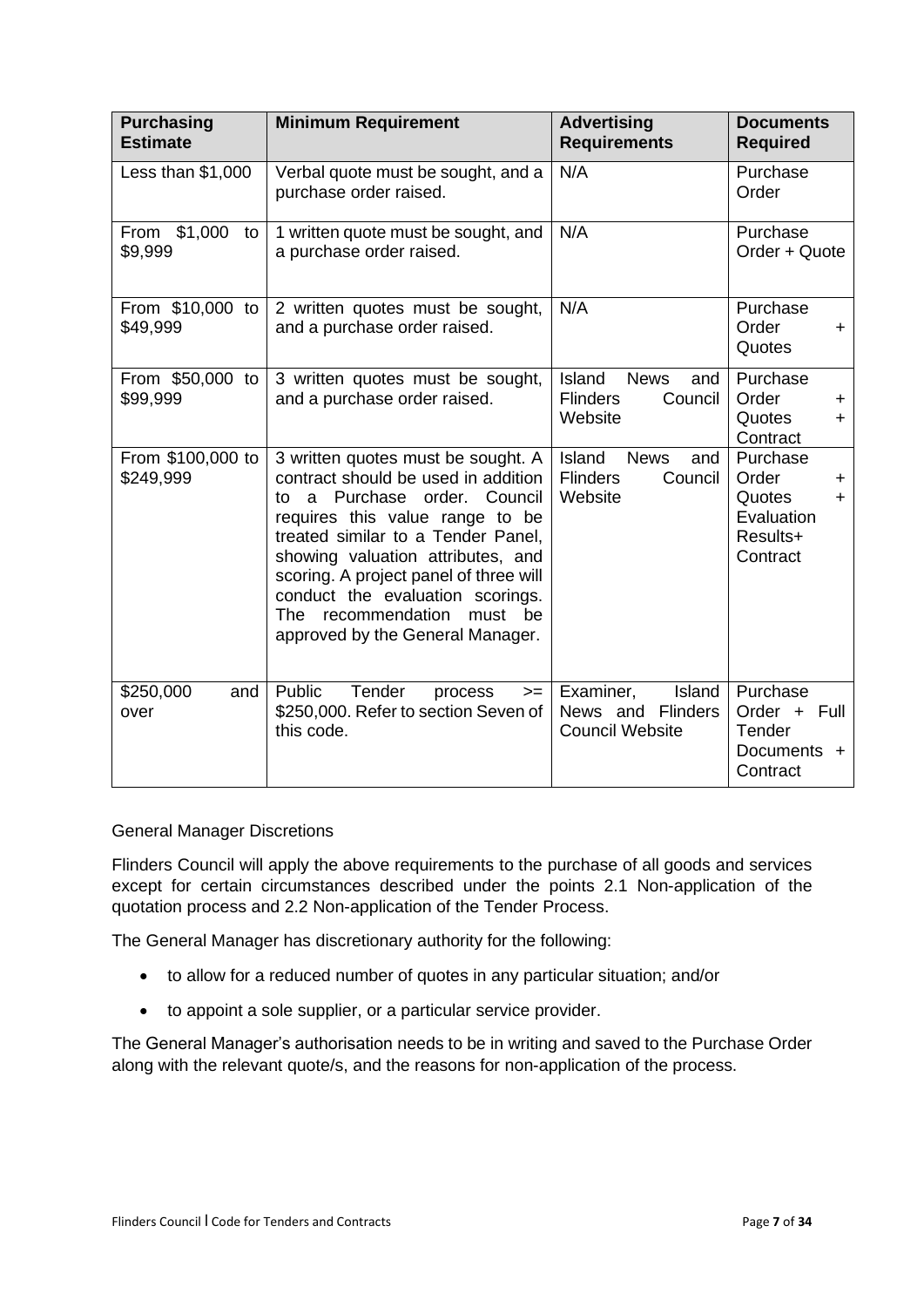## <span id="page-7-0"></span>2.1 NON-APPLICATION OF THE QUOTATION PROCESS

Exemptions from the requirement to seek written quotes as prescribed in the procurement thresholds can be sought from the General Manager only if an acceptable reason exists as follows:

- a) where there is an emergency and in the opinion of the General Manager, there is insufficient time to seek quotes for the goods or services required in that emergency;
- b) where it can be established that there is only one supplier of a product or service and there is no appropriate substitute available, or where alternative options are not viable or do not provide value for money;
- c) Where, in response to an invitation to quote, no quotations were submitted, or no quotations were submitted that conform to the essential requirements of Council;
- d) For additional deliveries of goods and/or services by the original supplier that are intended either as replacement parts, extensions or continuing services, where a change of supplier would result in the purchase of goods/services that do not meet the requirements of interchangeability with existing goods/services or voids a warranty.
- e) For purchases made under exceptionally advantageous circumstances and conditions that only arise in the very short-term i.e., for non-routine purchases.
- f) For joint purchase of goods or services where funds are contributed by multiple entities and Council does not have express control of the purchasing decision.

## <span id="page-7-1"></span>2.2 NON-APPLICATION OF THE TENDER PROCESS

In accordance with Part 3, Division 1, s.27 of the Local Government (General) Regulations 2015, the requirement for public tendering does not apply for the following circumstances:

- a) where there is an emergency and in the opinion of the General Manager, there is insufficient time to invite tenders for the goods or services required in that emergency;
- b) a contract for goods or services supplied or provided by, or obtained through, an agency of a State or of the Commonwealth;
- c) a contract for goods or services supplied or provided by another council, a single authority, a joint authority, or the Local Government Association of Tasmania;
- d) a contract for goods or services obtained as a result of a tender process conducted by another council, a single authority, a joint authority, the Local Government Association of Tasmania, any other local government association in the State of Tasmania or in another State or a Territory, or any organisation, or entity, established by any other local government association in the State of Tasmania or in another State or a Territory;
- e) a contract for goods or services in respect of which a council is exempted under another Act from the requirement to invite a tender;
- f) a contract for goods or services that is entered into at public auction;
- g) a contract for insurance entered into through a broker;
- h) a contract arising when a council is directed to acquire goods or services due to a claim made under a contract of insurance;
- i) a contract for goods or services if the Council resolves by absolute majority and states the reasons for the decision, that a satisfactory result would not be achieved by inviting tenders because of: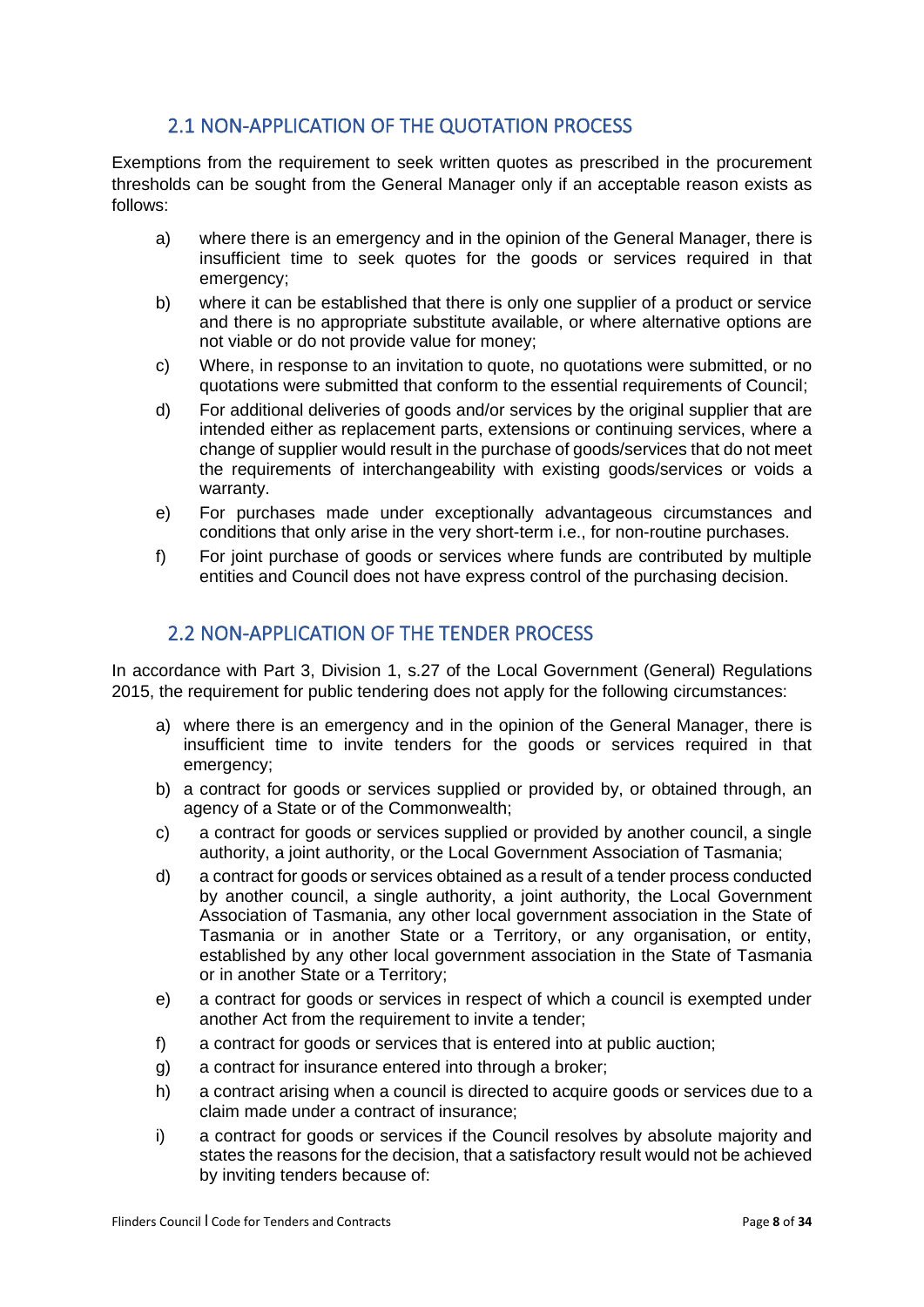- (i) extenuating circumstances; or
- (ii) the remoteness of the locality; or
- (iii) the unavailability of competitive or reliable tenderers; and

j) a contract of employment with a person as an employee of the council.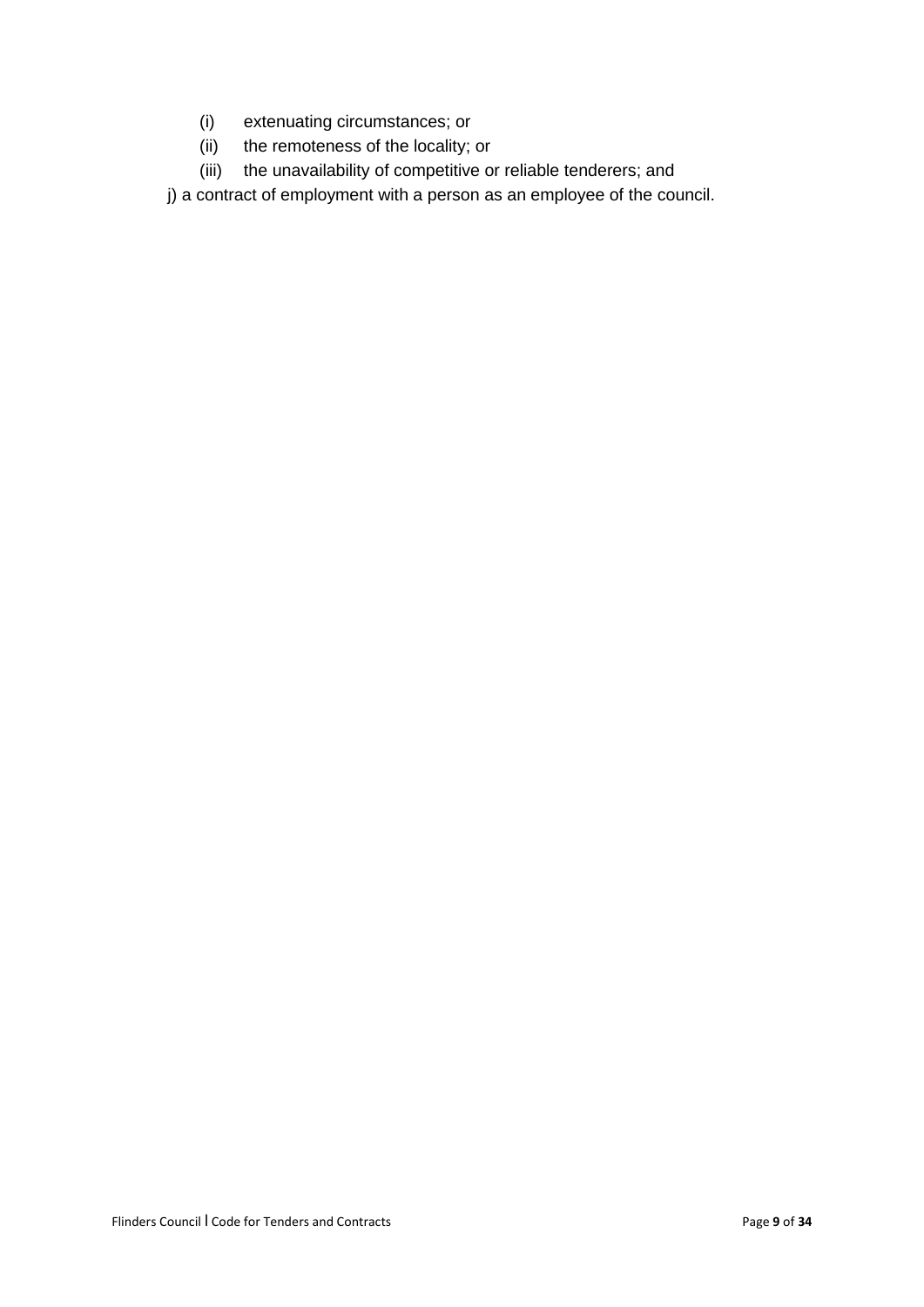## <span id="page-9-0"></span>3. PROCUREMENT PRINCIPLES

In accordance with r28(a) of the Regulations, this Code promotes the following principles to which Council will have regard when procuring goods and services.

## <span id="page-9-1"></span>3.1 VALUE FOR MONEY

Value for money aims to realise the desired outcome at the best possible price. Factors for consideration when determining value for money include:

- fitness for purpose and how well the good/service meets Council's needs;
- quality assurance;
- contribution to achieving Council's strategic plans or policies;
- risks associated with the procurement;
- whole-Of-Life Costs over the lifetime of a product, good or service (which includes consideration of disposal);
- consider the impact of the procurement decision on the local economy and considerations of the advantages of buying locally (e.g., lead-times and ongoing support);
- environmental considerations and impacts on climate change;
- social or community benefit:
- supplier's capacity and ability, including management, technical ability, physical ability, and financial resources.

### <span id="page-9-2"></span>3.2 ETHICAL BEHAVIOUR AND FAIR DEALING

Ethical behaviour and fair dealing means acting ethically, being fair and unbiased and complying with the law in all dealings with Service Providers. Council will apply the following standards when dealing with suppliers:

- ensuring Council monies are spent effectively and in accordance with relevant policies;
- acting without favour or prejudice;
- complying with legal requirements;
- always seeking to maximise the value for money in all transactions;
- maintaining confidentiality at all times with Service Providers;
- declining gifts, gratuities or any other benefit which may, or could be deemed to, influence equity or impartiality; and
- not to disclose the bid of a Service Provider to any other provider in order to play Service Providers off against one another.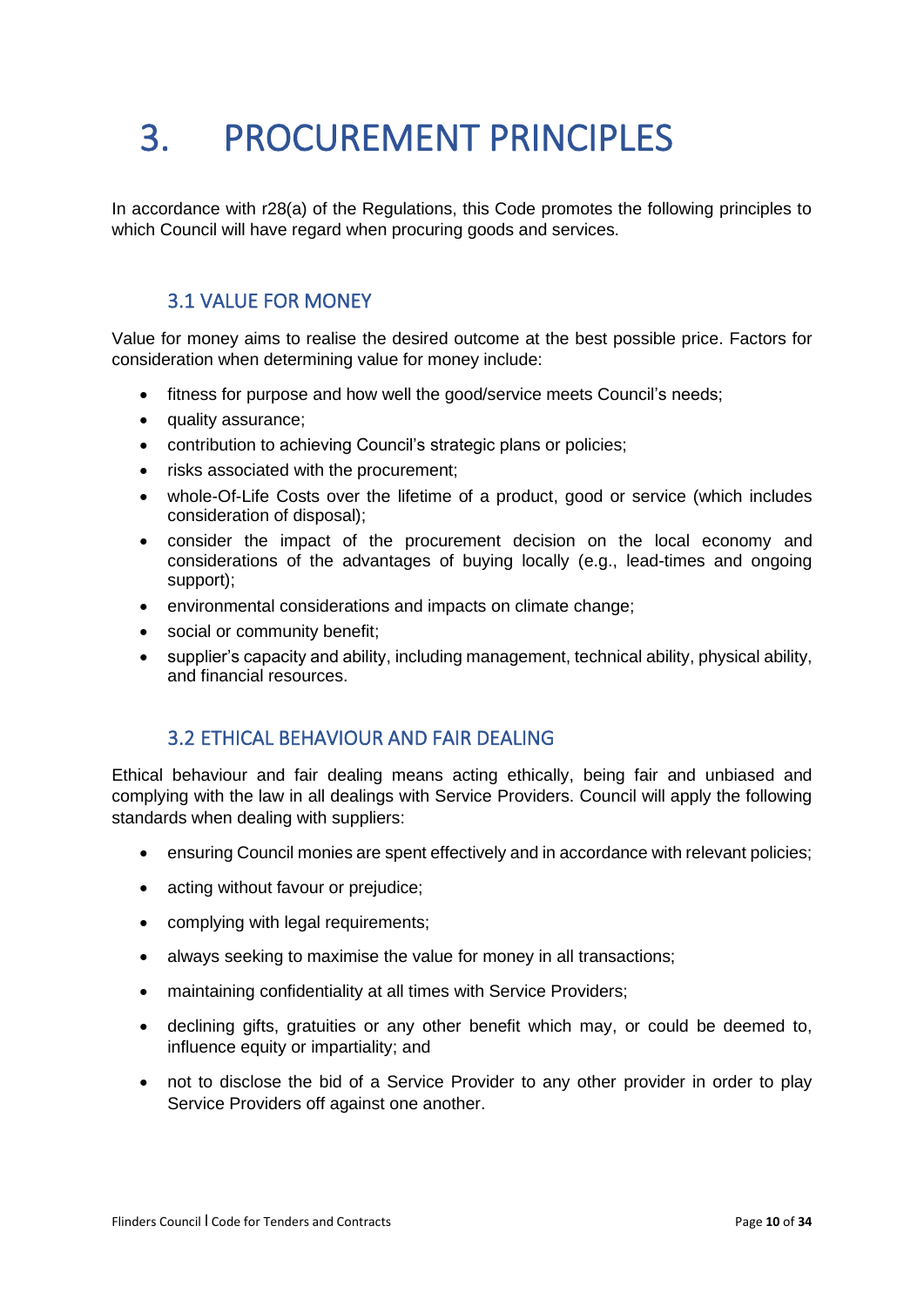## <span id="page-10-0"></span>3.3 ENCOURAGING OPEN AND EFFECTIVE COMMUNICATION

Council will ensure that the procurement of goods and/or services is an impartial and open process which encourages the making of competitive offers.

Open and effective competition will be encouraged through:

- implementing transparent and open procurement procedures;
- adequately testing the market by seeking quotations or tenders as appropriate;
- avoiding use of biased specifications;
- treating all service providers consistently and equitably; and
- if requested, de-briefing unsuccessful providers.

## <span id="page-10-1"></span>3.4 ENHANCEMENT OF THE CAPABILITIES OF LOCAL BUSINESS AND INDUSTRY

Council will ensure that, where the required capability and/or expertise is held by Local Businesses, Council will look to engage Local Businesses and encourage their participation in procurement processes.

In practice this means that Council will use reasonable endeavours to:

- a) actively invite tenders and seek quotes from Local Businesses that have the requisite capability and/or expertise to respond to a given procurement;
- b) where local capability exists, ensure that discretionary elements of specifications do not prevent Local Businesses from effectively participating in the procurement process; and
- c) not give preferential treatment to Local Businesses where it cannot be reasonably justified.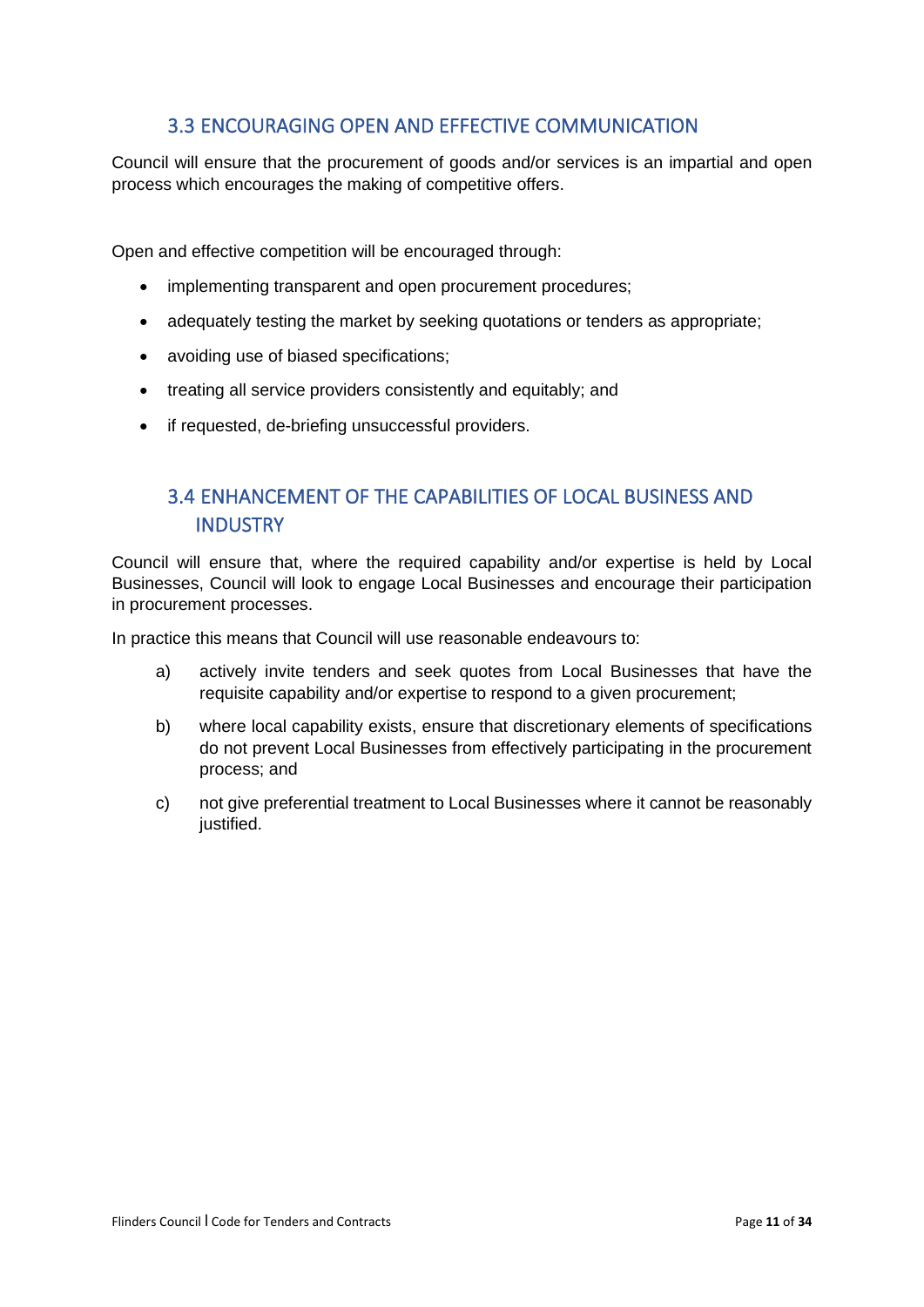## <span id="page-11-0"></span>4. CONDUCT

## <span id="page-11-1"></span>4.1 ETHICS AND CONDUCT – COUNCIL OFFICERS

In practice this means that Council will promote procurement practices that are legal, ethical, fair and unbiased:

- a) comply with legislative requirements;
- b) conduct all business in the best interests of the Council;
- c) establish, maintain and document all tender and quotation procedures;
- d) be as effective and efficient as possible when sourcing, ordering and paying for goods and/or services;
- e) expect individuals involved in procurement processes to disclose any actual or perceived conflicts of interest, and measures put in place to manage any actual or potential conflicts of interest, monetary or otherwise;
- f) ensure that all specifications are clearly stated;
- g) ensure that any information or clarification provided to a potential service provider is also provided to all other relevant potential service providers;
- h) maintain confidentiality in its dealings with service providers and potential service providers, including the protection of commercial-in-confidence information – except where the law requires Council to do otherwise;
- i) ensure that conditions of contract are not excessively onerous; and
- j) decline gifts or benefits offered by those involved in the procurement process.

### <span id="page-11-2"></span>4.2 ETHICS AND CONDUCT – SERVICE PROVIDERS

Council expects service providers to:

- a) ensure that they are acquainted with the requirements identified in this Code;
- b) be familiar with the particulars relating to a specific tender and quotation process, including all relevant specifications;
- c) not submit a tender or quotation unless they have, the financial, technical, physical, health and safety, management resource, ethical and other relevant capabilities to fulfil Council's requirements;
- d) not seek to influence a procurement process by improper means or collude with other service providers;
- e) disclose any actual or perceived conflicts of interest relevant to a procurement process;
- f) must at all times act in observance of all laws;
- g) not offer gifts or benefits to any Council officer;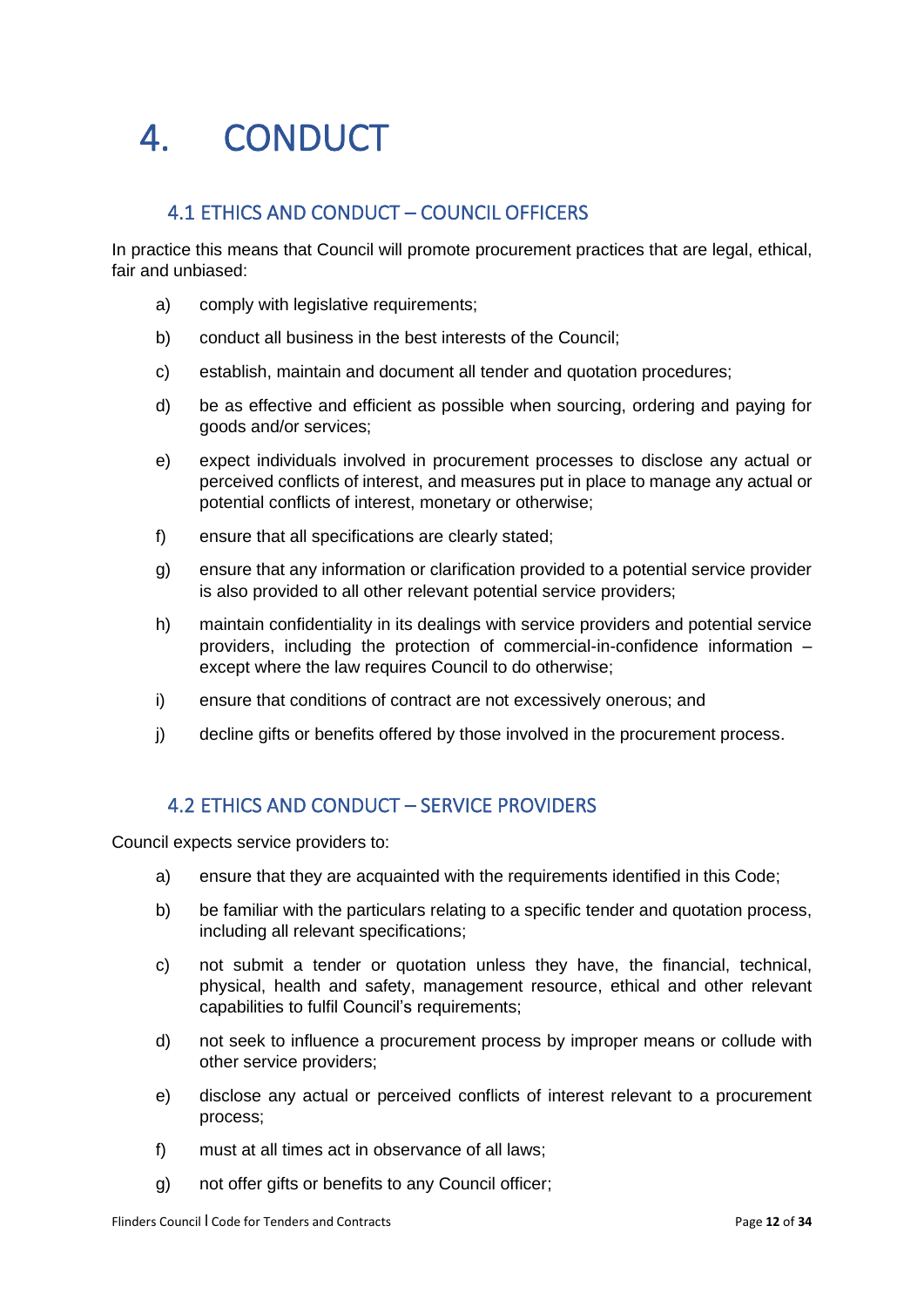- h) must not enter into improper commercial arrangements with contractors, subcontractors, suppliers or agents;
- i) act in a polite and courteous manner towards Council Officer's, its agents and the general public;
- j) refrain from the use of aggressive or inappropriate language or expressions; and
- k) put in place and maintain policies, systems, and procedures where for workplace health and safety management, environmental management and quality assurance, appropriate to the applicable level of risk and complexity.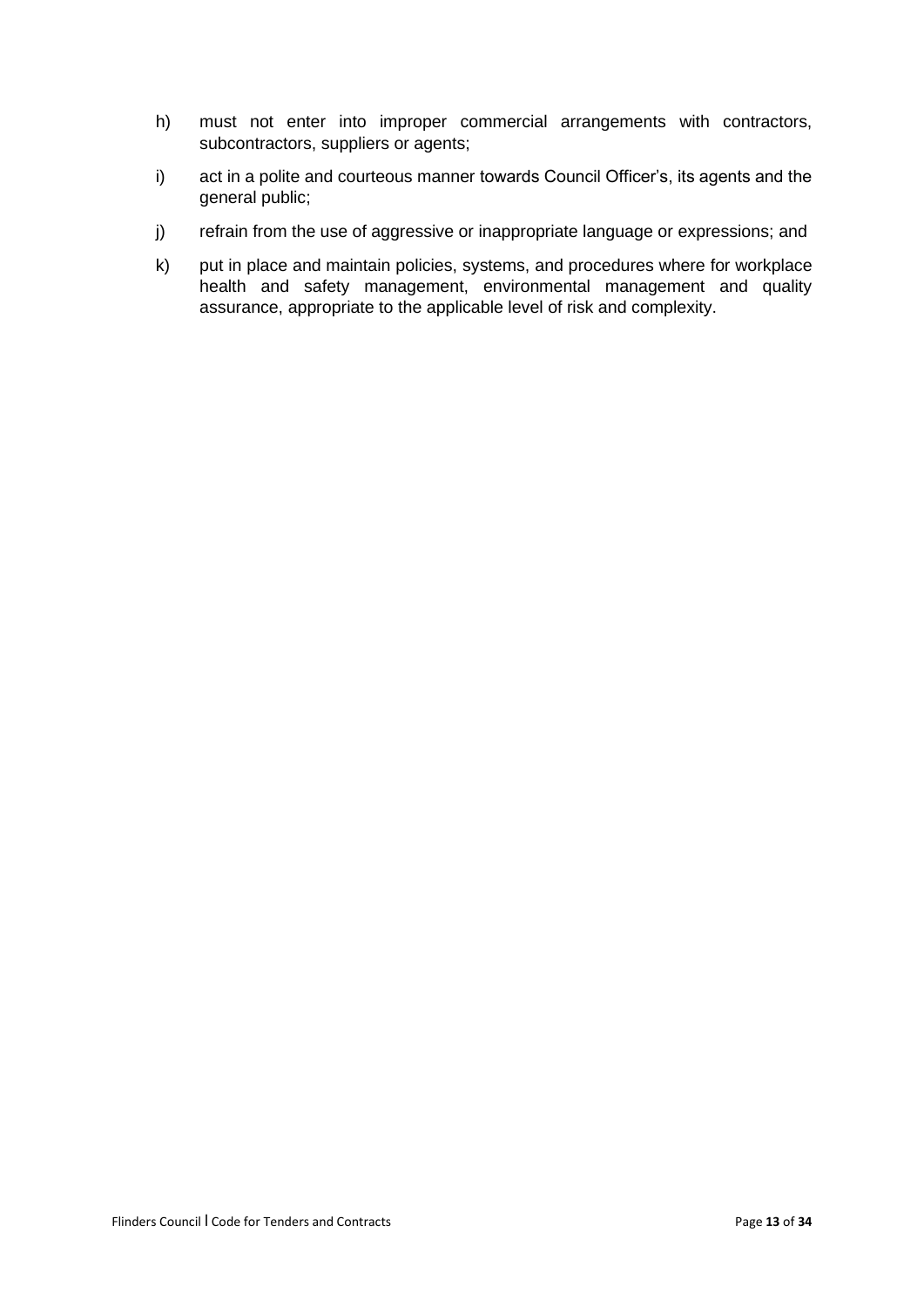# <span id="page-13-0"></span>5. METHODS OF PROCUREMENT

## <span id="page-13-1"></span>5.1 REQUEST FOR QUOTATION

As outlined in section 2 of this code, the procurement thresholds require quotations for the procurement of goods and services for values less than \$250,000.

There may be occasions where, for a number of reasons, quotation(s) cannot be obtained, or doing so would have no additional benefit to Council. Therefore, exemptions from the requirement to seek written quotations have been outlined in Section 2.1 of this Code.

### <span id="page-13-2"></span>5.2 OPEN TENDER

The Council will invite Tenders by public advertisement in the Examiner, Island News and on the Flinders Council website.

The period with which a Tender is to be lodged will be at least 14 days after the date the notice is published in the Examiner.

Applicants must make a Tender in writing, specify the goods and/or services tendered for, and conform to the lodgement instructions.

The General Manager will ensure that applicants are provided with the following in order to make a tender:

- details of goods and or services that Council requires;
- details of the duration of the contract, including any extensions that are specified in the contract;
- the conditions of participation to be met by Tenderers;
- the criteria for evaluating Tenders;
- the method of evaluating the Tenders against the criteria;
- any mandatory Tender specifications and contract conditions;
- a reference to Council's Code of Tenders and Contracts; and
- instructions on how to lodge the Tender in a manner specified in the Conditions of Tendering.

### <span id="page-13-3"></span>5.3 MULTI USE REGISTER

In reference to Regulation 25, Council may establish a Multiple-Use Register of suppliers that are determined by Council to satisfy the conditions of participation for that register for the supply of particular categories of goods and services.

A Multiple-Use Register is a list, intended for use in more than one procurement process, of pre-qualified suppliers, who have satisfied the conditions for participation or inclusion on the register.

In accordance with r28(i) of the Regulations, the Code is required to establish and maintain procedures for the use of Multiple-Use Registers for contracts valued at under the Prescribed Amount.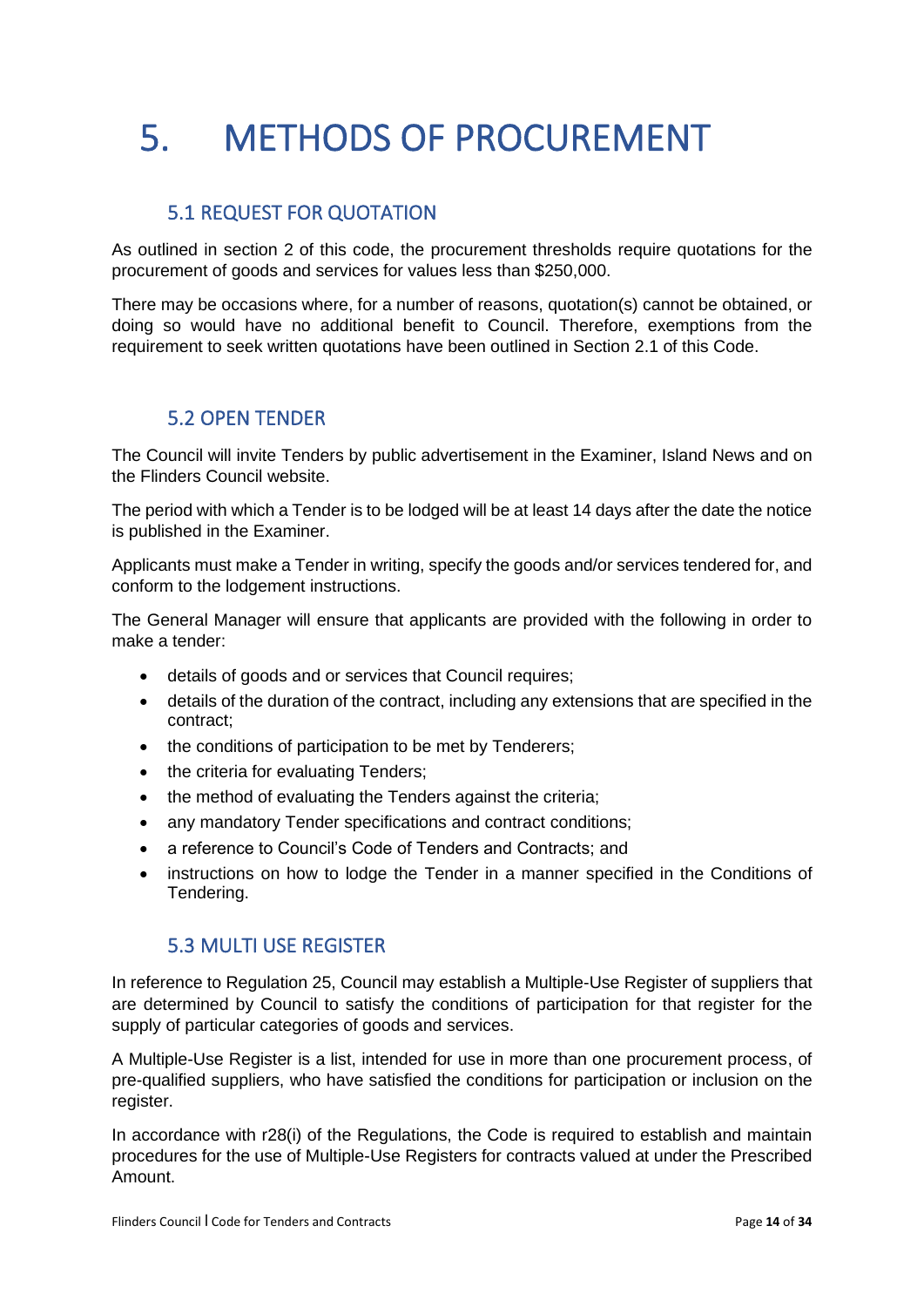If it is determined that Council will establish such a register, the General Manager will invite applications from prospective Service Providers for inclusion on the register by publishing a notice in the Examiner, the Island News and Council's website. Council will review any Multiple-Use Register at least every two years.

The public notice will identify:

- the nature of the goods and/or services Council requires:
- contract identification details;
- the period within which the application must be lodged;
- where the applications must be lodged; and
- details of a person from whom more detailed information relating to the application may be obtained.

The General Manager will ensure that applicants are provided with the following in order to make an application:

- details of categories of goods or services required;
- the conditions of participation to be met by applicants;
- the criteria for evaluating applications;
- the method of evaluating applications;
- a reference to the Council's Code for Tenders and Contracts.

The General Manager will advise all applicants of the result of their application, including the categories for which they are registered and if applicable, the reasons for any rejection.

Council will invite tenders or quotations for the supply of goods and services from all Service Providers included on a multiple-use register for a particular category of goods and services.

Council will allow a prospective applicant to apply for inclusion on a multi-use register at any time, unless the applicant has applied within the previous 12 months and has not been accepted.

### <span id="page-14-0"></span>5.4 MULTIPLE STAGE TENDER

Council may invite Tenders for a contract for the supply of goods or services using a multistage Tender process, where Service Providers are evaluated through stages against criteria determined by Council. This process is resource intensive and therefore only used on rare occasions.

This tender method is typically used to gain knowledge about the relevant market, obtain industry input (i.e. where it is unclear what goods and services are available) and/or to shortlist appropriate suppliers.

At the first stage of the multiple-stage Tender process the General Manager will invite expressions of interest (EOI) by publishing a notice in the Examiner, the Island News and Council's website.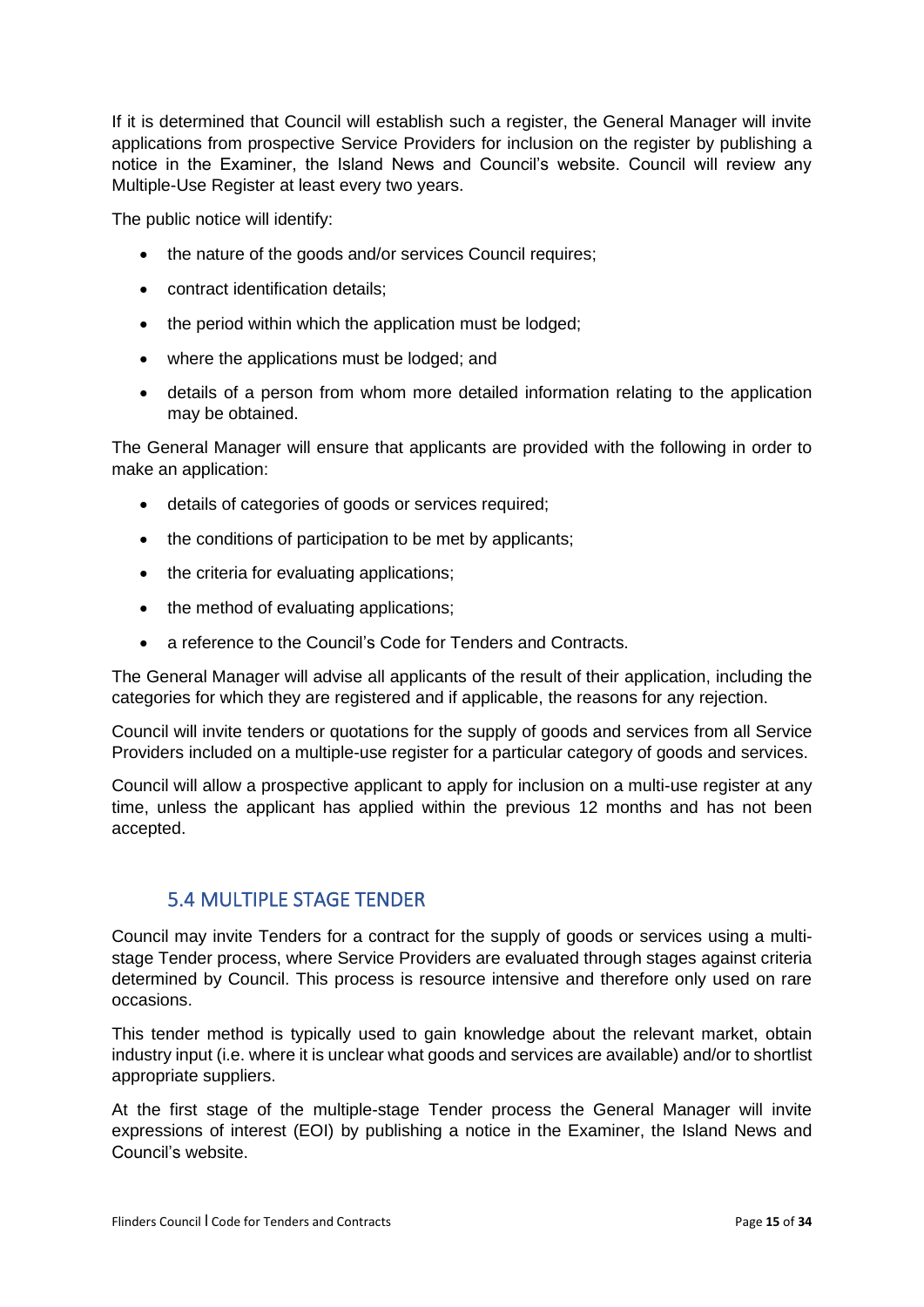The public notice will identify:

- the nature of the goods and/or services Council requires;
- contract identification details;
- the period within which the EOI must be lodged;
- where the EOI must lodged; and
- details of a person from whom more detailed information relating to the EOI may be obtained.

The General Manager will ensure that applicants are provided with the following in order to make an application:

- details of categories of goods or services required;
- the conditions of participation to be met by applicants:
- the criteria for evaluating EOI's;
- the method of evaluating EOI's against the criteria;
- details of any further stages in the Tender process; and
- a reference to the Council's Code for Tenders and Contracts.

At the final stage of a multiple-stage Tender process, the General Manager will invite all Service Providers who have met the criteria, determined by Council, to tender for the supply of the relevant goods and/or services. The criteria used at each stage of the multiple-stage Tender process will be consistent.

In accordance with r26(6) of the Regulations, if only one supplier meets the criteria determined by Council at the first stage, Council will contract with that supplier after:

- a Tender by that supplier: or
- a decision by absolute majority of the Council to do so.

### <span id="page-15-0"></span>5.5 STANDING CONTRACT

In accordance with r23(3) of the Regulations, through a public tender process Council may establish a Standing Contract in which a single tenderer or multiple tenderers may be contracted for a specified period to provide specified goods and/or services during that period without the need for a further tender process.

Where multiple tenderers are engaged, those tenderers form part of a 'Panel' of prospective suppliers. Council refers to a Standing Contract arrangement with a single Tenderer or multiple Tenders as a Panel arrangement.

When purchasing from a Panel, Council will seek written quotations in line with its procurement thresholds set out in section 2 of this Code.

Where occasions arise that quotations cannot be obtained from the Panel, exemptions from the requirement to seek written quotations, can be sought as outlined in section 2.1 of this Code.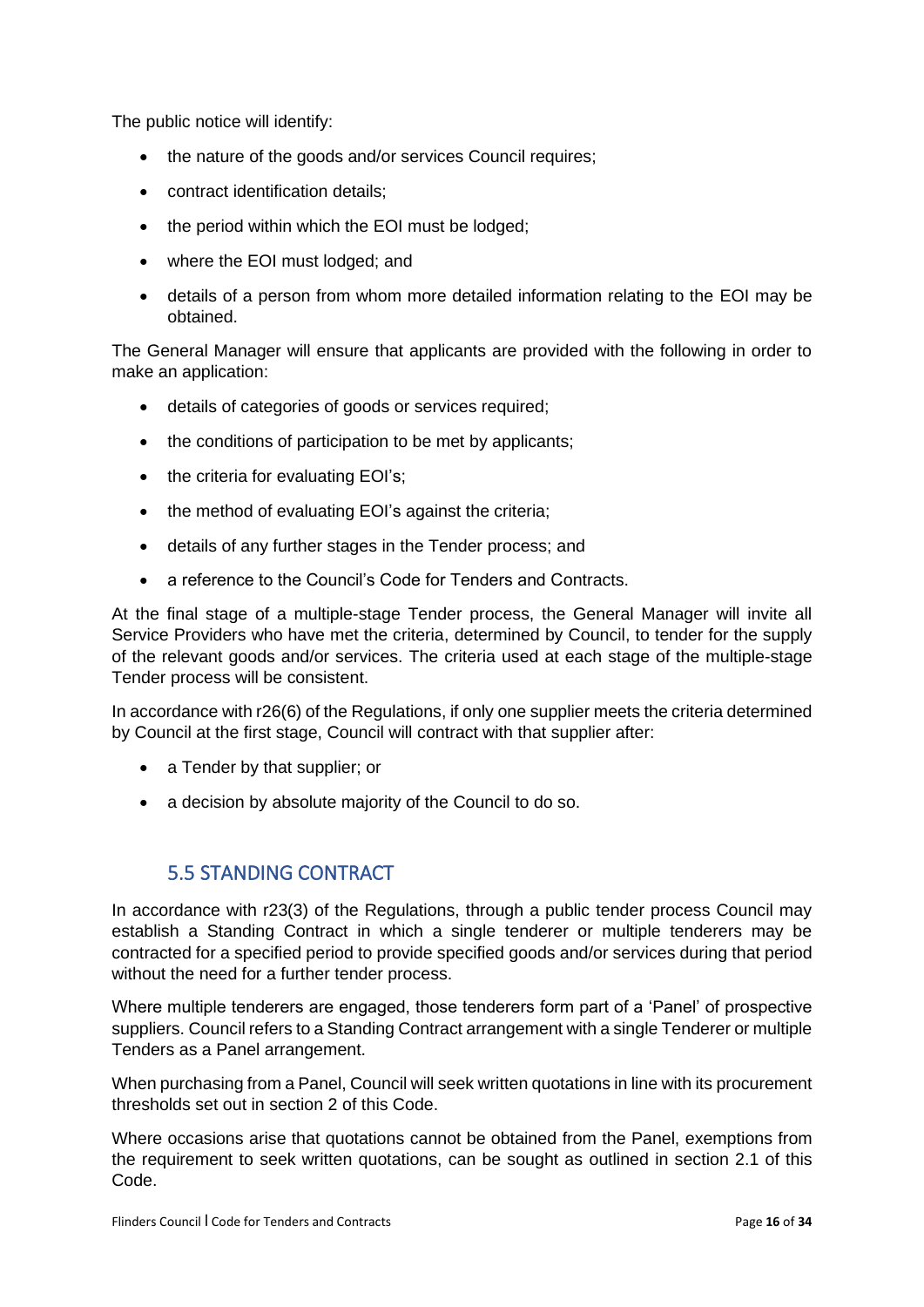Service providers listed on a Panel will be selected following an evaluation process. Council may legitimately purchase directly from Service Providers listed on a standing contract.

## <span id="page-16-0"></span>5.6 USE OF OTHER CONTRACTS

Pursuant to Regulation 27, Tasmanian local governments may access contracts for goods or services obtained as a result of a tender process conducted by an entity established by another State's local government association or a tender process conducted by the Local Government Association of Tasmania. Councils may also access contracts for goods or services supplied or provided by the Local Government Association of Tasmania.

Where this applies, council may purchase through these contracts/panel arrangements – Standing Contracts/panel contracts (avoiding the requirement to tender), for purchases at any amount including above the prescribed limit.

Similar contractual arrangements established and administered by State Government may also be used by councils.

## <span id="page-16-1"></span>5.7 ENGAGING A THIRD PARTY TO MANAGE A PROCUREMENT PROCESS

Council may engage third parties to manage the procurement process for individual projects. The use of a third party as an agent or consultant to advise on, arrange or manage a procurement process does not exempt council from complying with council procurement framework, policy and procedures.

Should council engage a third party to manage a procurement process, it must be ensured that material is included in the contractual arrangements with the third party that requires the third party to comply with council procurement framework, policy and procedures.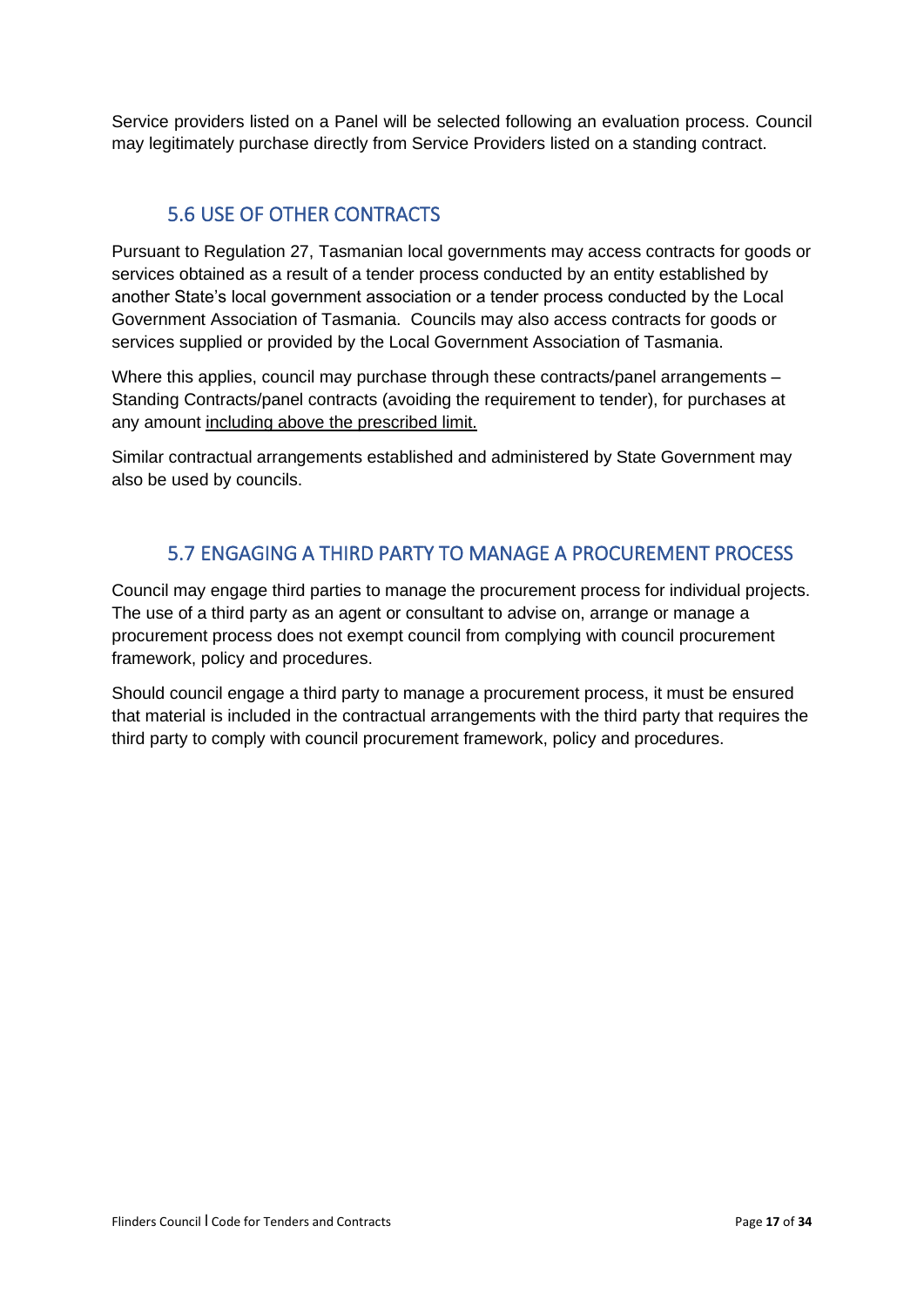## <span id="page-17-0"></span>6. TENDERING PRACTICES

The purpose of these Tender practices is to ensure Council's Tenders are conducted in a fair, equitable and uniform manner. These Tender practices apply to all procurements where a public Tender is required, and at Council's discretion, will be applied to a Quotation process.

### <span id="page-17-1"></span>6.1 ADMINISTRATION OF TENDER

Council routinely seeks Tenders for a range of activities including construction work, maintenance works and consulting works, and the purchase of goods and service. Public Tender processes are conducted by Council's officers.

All projects with a value equal or greater than \$250,000 excluding GST must call for a Public Tender. This value has been set in accordance with the Prescribed Amount as per the Act at the date this Code was adopted by Council. Certain situations are provided for the nonapplication of the public Tender process, as outlined in Section 2.2 of this Code.

Tenders may at Council's discretion be called for any project / purchase below the Prescribed Amount, where:

- A formal Tender process is required to deal with the complexity, and/or importance of the purchase;
- There is a high probability of risk associated with the purchase; and
- Use of formal Conditions of Contract are advisable or required.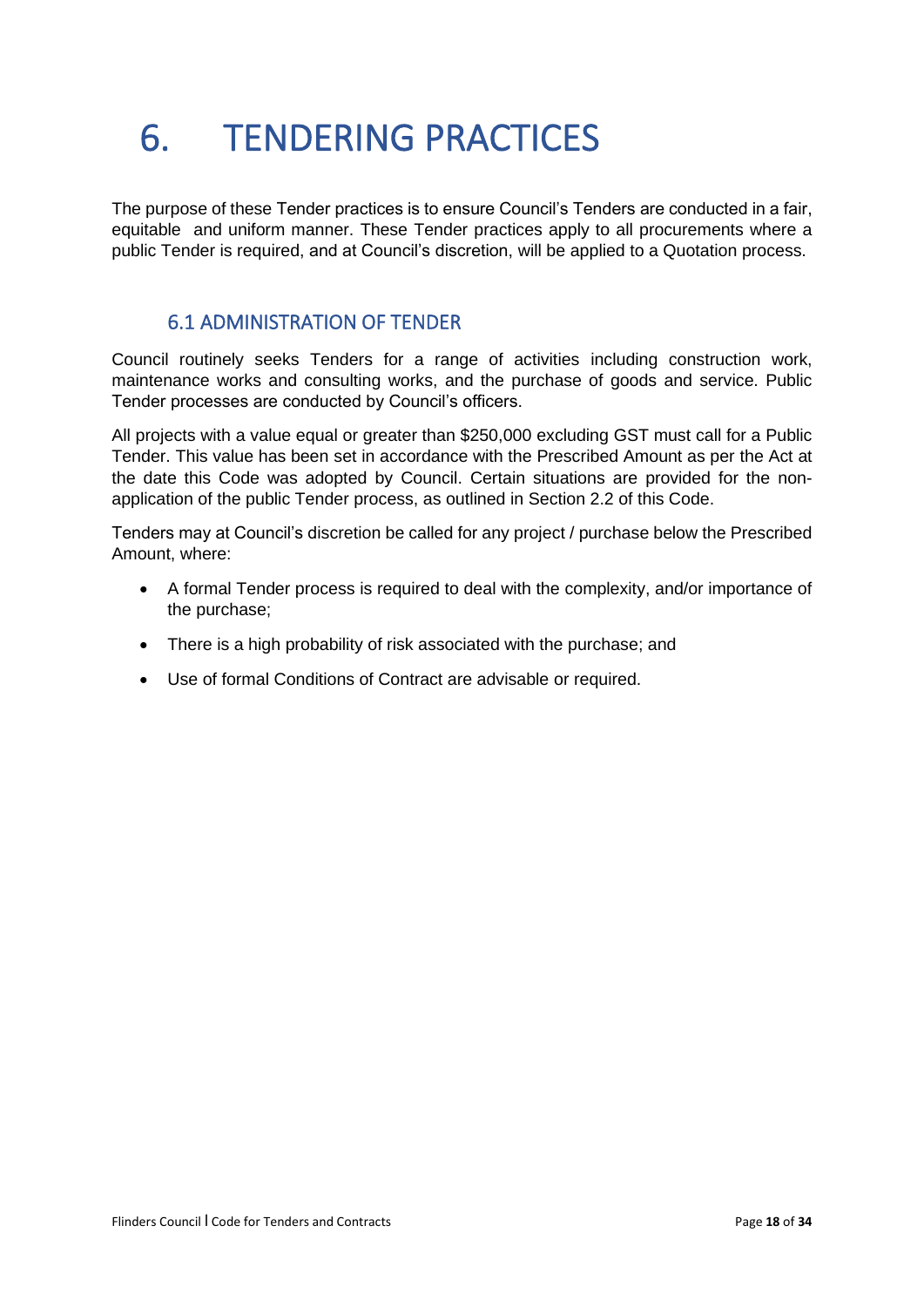# <span id="page-18-0"></span>7. TENDER PROCESS

Council outlines its Tender process in a series of stages. Stage 1-6 of the diagram below identifies the steps in Council's Tender process:



Stage 7 and 8 of the diagram below identifies Council's Contract Management steps which follow the stages of the Tender Process. The stages below are not part of this Code.



## <span id="page-18-1"></span>7.1 STAGE 1 - PLANNING THE PROCUREMENT

#### **Actions required prior to preparing a Request for Tender (RFT):**

- Establish the objectives of the purchase and prepare specifications which will clearly convey Council's requirements to Service Providers;
- Identify the correct purchasing method by:
	- $\circ$  determining if Council's workforce has the capacity and capability of fulfilling the requirements;
	- o determining if there is already an appropriate Contract in place;
	- o determining if there is a need for an updated or new Contract;
	- $\circ$  valuing the purchase and complying with the purchasing threshold requirements as per section 2 of this code;
	- o confirming sufficient funds are available in Council's budget;
	- $\circ$  confirming the Tender has been approved by the appropriate delegate;
	- $\circ$  establishing the evaluation committee, their roles and responsibilities;
	- o defining the evaluation criteria and weightings (if applicable) to be used to evaluate the Tenders, and select the successful Service Provider;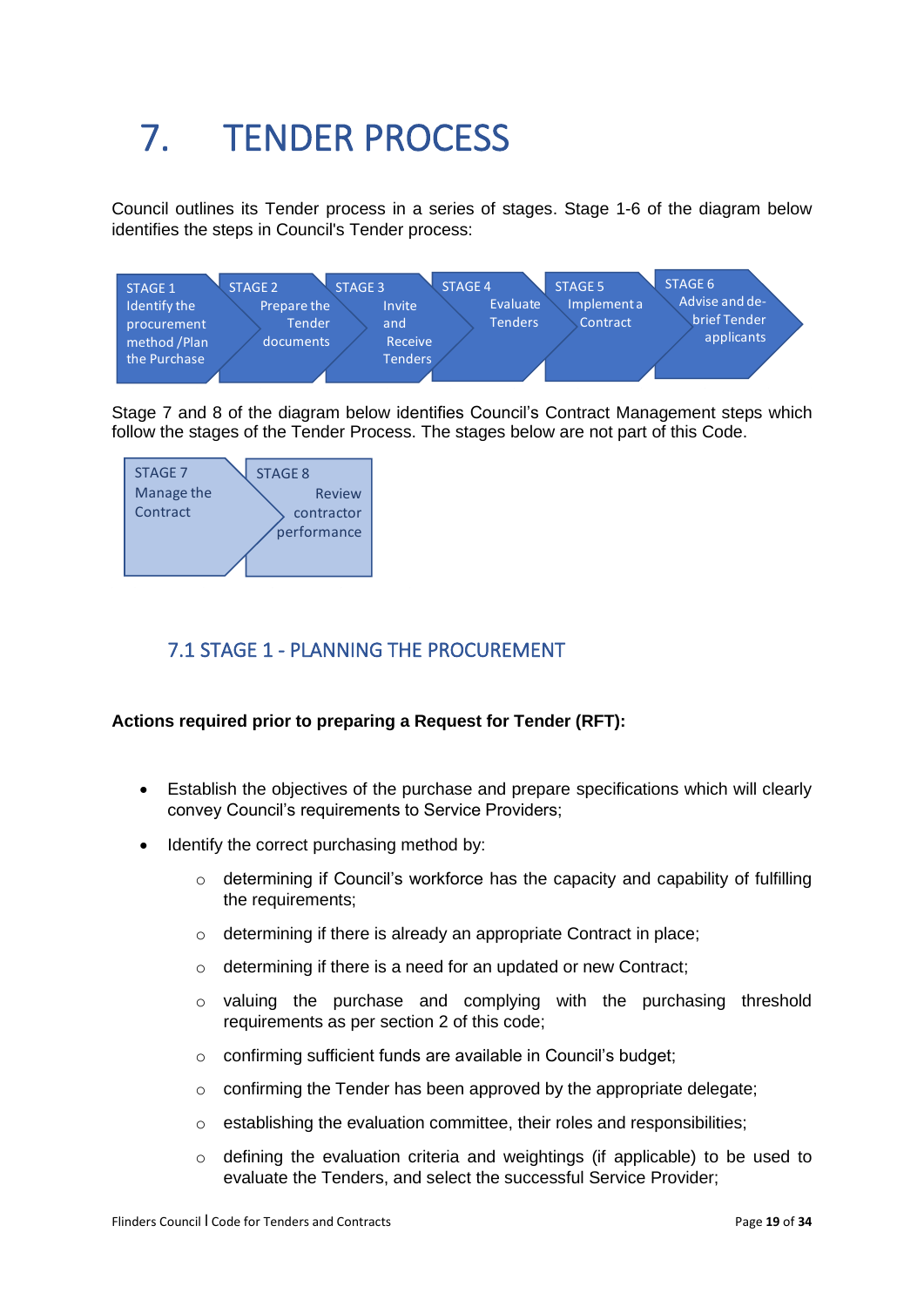- o considering any conflicts of interest (actual or perceived) in the procurement process;
- o defining any mandatory Conditions of Participation or compliance criteria, to be met by the potential Service Provider
- Verify that the appropriate Council delegate has approved undertaking the purchase.

#### **Calculating the Value of a Purchase:**

The value of a contract must be estimated prior to seeking Tenders or Quotations and the contract value must:

- not be under-estimated in order to avoid the requirement to seek Tenders or Quotations; and
- must include relevant contingency allowances where applicable.

A purchase must not be split into multiple smaller purchases in order to avoid the requirement to seek Tenders or Quotations.

The duration of the contract period must be based on the best fit of Council's business, operational and risk management requirements. A shorter contract period must not be selected (to keep the value below \$250,000), in order to avoid the requirement to seek **Tenders** 

#### **Competitive Neutrality:**

Council only accepts Tenders from other Local Government Authorities, Government bodies or public sector suppliers where, to the extent possible, the price reflects the full commercial cost. Written confirmation from such body, will need to be provided, stating that the price has been calculated on full commercial cost basis under competitive neutrality conditions. Where written confirmation cannot be provided to confirm competitive neutrality, then the Tender shall be declined.

#### **Use of Experts or Probity Advisors**:

Council will engage the services of Probity Advisors and external experts where the nature of the Tender warrants it. Such conditions would apply to but are not limited to complex requirements, high risk or cost, or the duration of the contract is for an extended period.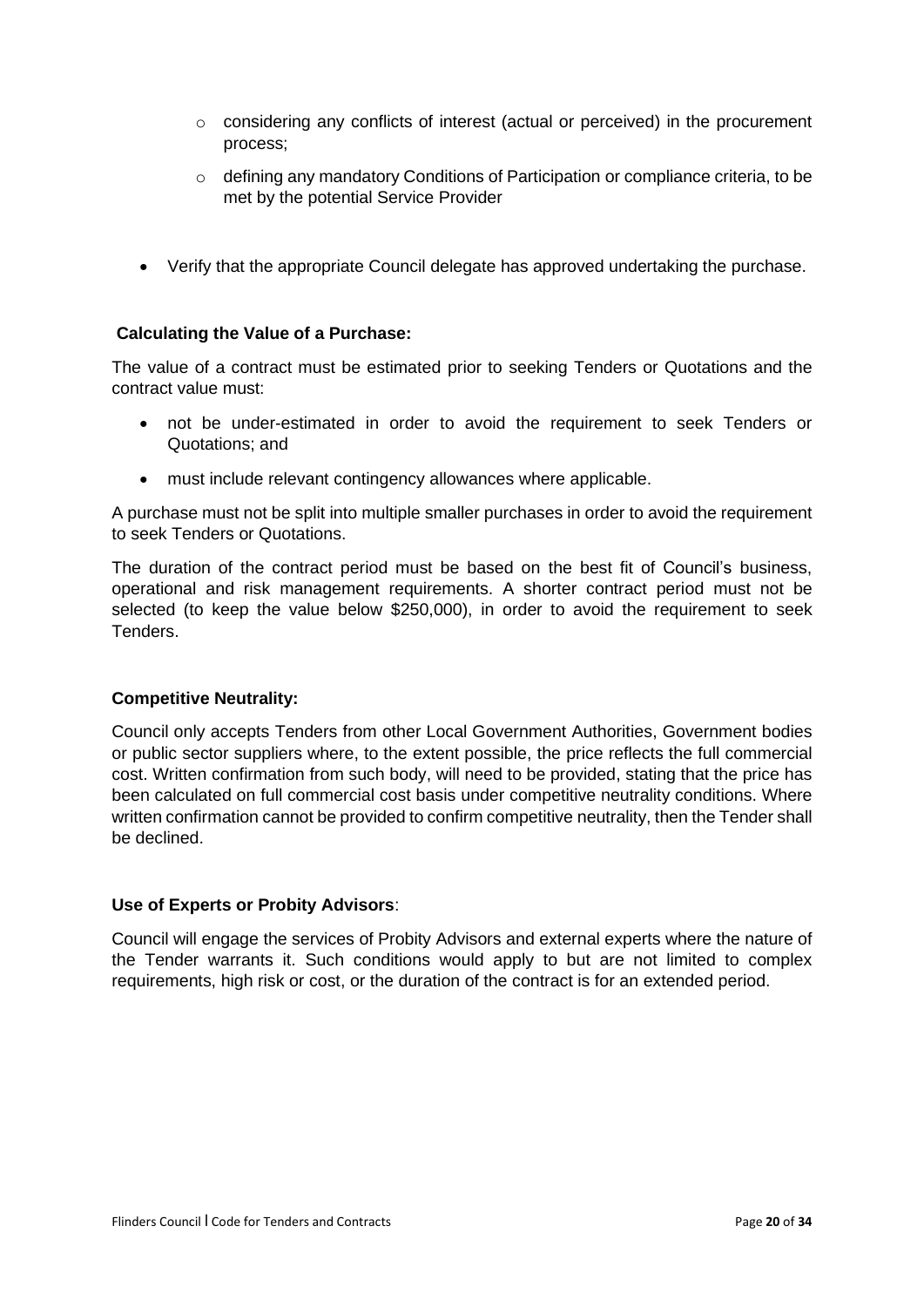## <span id="page-20-0"></span>7.2 STAGE 2 - PREPARE THE TENDER DOCUMENTS

Appropriate records are to be maintained throughout the duration of a Tender process.

#### **Conditions of Tendering:**

The RFT must include Conditions of Tendering, setting out the terms under which a Tender will be accepted for evaluation. These include at a minimum:

- a unique identifier allocated to the RFT, to be referred to in all correspondence;
- the place for lodgement of Tenders;
- the Closing Time and place;
- specific Lodgement requirements including information to be submitted with a Tender;
- a single nominated Council officer, to direct enquiries concerning the RFT;
- the procedure for responding to enquiries and amending or clarifying the RFT;
- any other matters relating to the RFT process, including details of pre-Tender briefings;
- mandatory Conditions of Participation or compliance criteria;
- evaluation criteria and weighting methods for selecting the Preferred Tenderer;
- reference to the Code for Tenders and Contracts.

#### **Specification:**

A complete Specification, which describes the extent of the requirements and particulars of manner or method of performing the requirements, must be provided for each RFT.

Specifications must allow participation by local Service Providers wherever local capacity exists and must not restrict competition to be biased towards a particular Service Provider.

Minimum specifications include:

- a description of Council's requirements, which is sufficient to ensure that the Service Provider is not required to undertake an unreasonable amount of work and effort to submit a Tender;
- legislative and mandatory requirements, fitness for purpose and quality standards; and
- health and safety and environmental management requirements.

#### **Conditions of Contract:**

Service Providers must be provided with the terms and conditions that the successful Tenderer will be required to agree to. The RFT must therefore contain:

- Conditions of Contract setting out the contractual terms defining the obligations and rights of the parties to a contract; and
- reference to the Australian Standard conditions of contract, or other Conditions of Contract applicable to the RFT.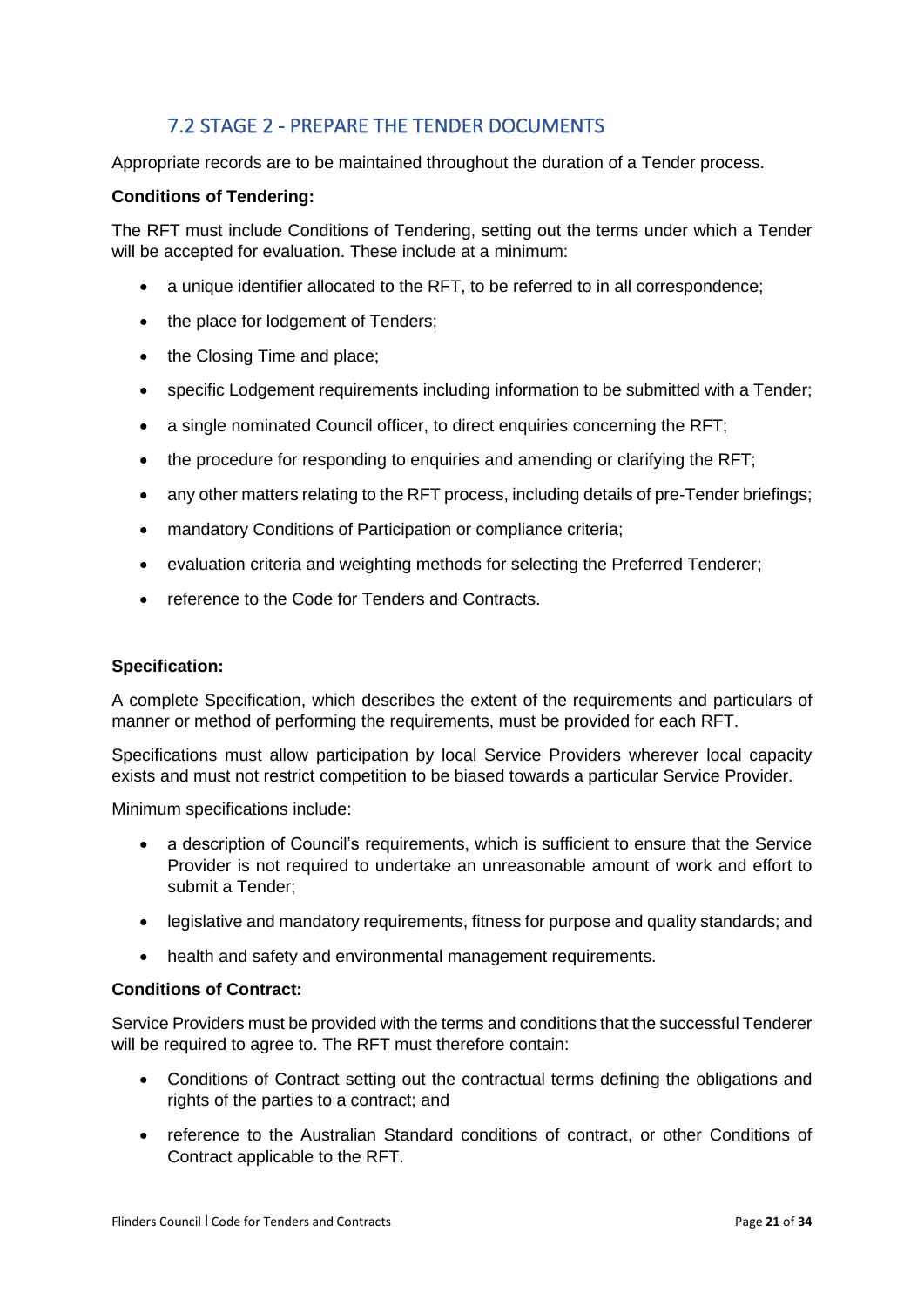## <span id="page-21-0"></span>7.3 STAGE 3 - INVITING AND RECEIVING TENDERS

#### **Inviting Tenders**

Council will invite Tenders by public advertisement in the Examiner, Island News and on the Flinders Council website.

Applicants must submit a Tender in writing, specify the goods and/or services tendered for, and conform to the lodgement instructions.

At minimum, Council will provide:

- A description of Council's requirements;
- The Closing Time;
- Instructions on how to obtain the Tender documents;
- Details of any payments a Tenderer must make for the documents;
- The times and dates of pre-tender meetings (if applicable).

#### **Tender Closing**

All Tenders will be allocated a Closing Time. The period with which a Tender is to be lodged will be at least 14 days after the date the notice is published in the Examiner.

The Council may amend the Closing Time for Tenders by issuing a written notice to all parties in receipt of the RFT, via the Flinders Council Website.

#### **Requests for Advice and Information**

Council will nominate an officer as representative to deal with RFT enquiries. All enquiries about the RFT must be directed to the contact person.

Council reserves the right not to respond to any requests for clarification or additional information, if requested after the Closing Date.

#### **Amending or Extending a Tender**

Council reserves the right to amend any documents comprising the RFT or provide clarification of any matter relating to the RFT prior to the Closing Time.

Council will ensure that sufficient time has been provided to allow bidders to prepare an adequate response. At a minimum, tenders will be open for 14 days, however, this may increase dependant on the requirements complexities.

Council may allow Tenderers, which have already submitted a Tender, to lodge an amendment to their Tender, in accordance with the Conditions of Tendering, provided that the amendment occurs prior to the Closing Time.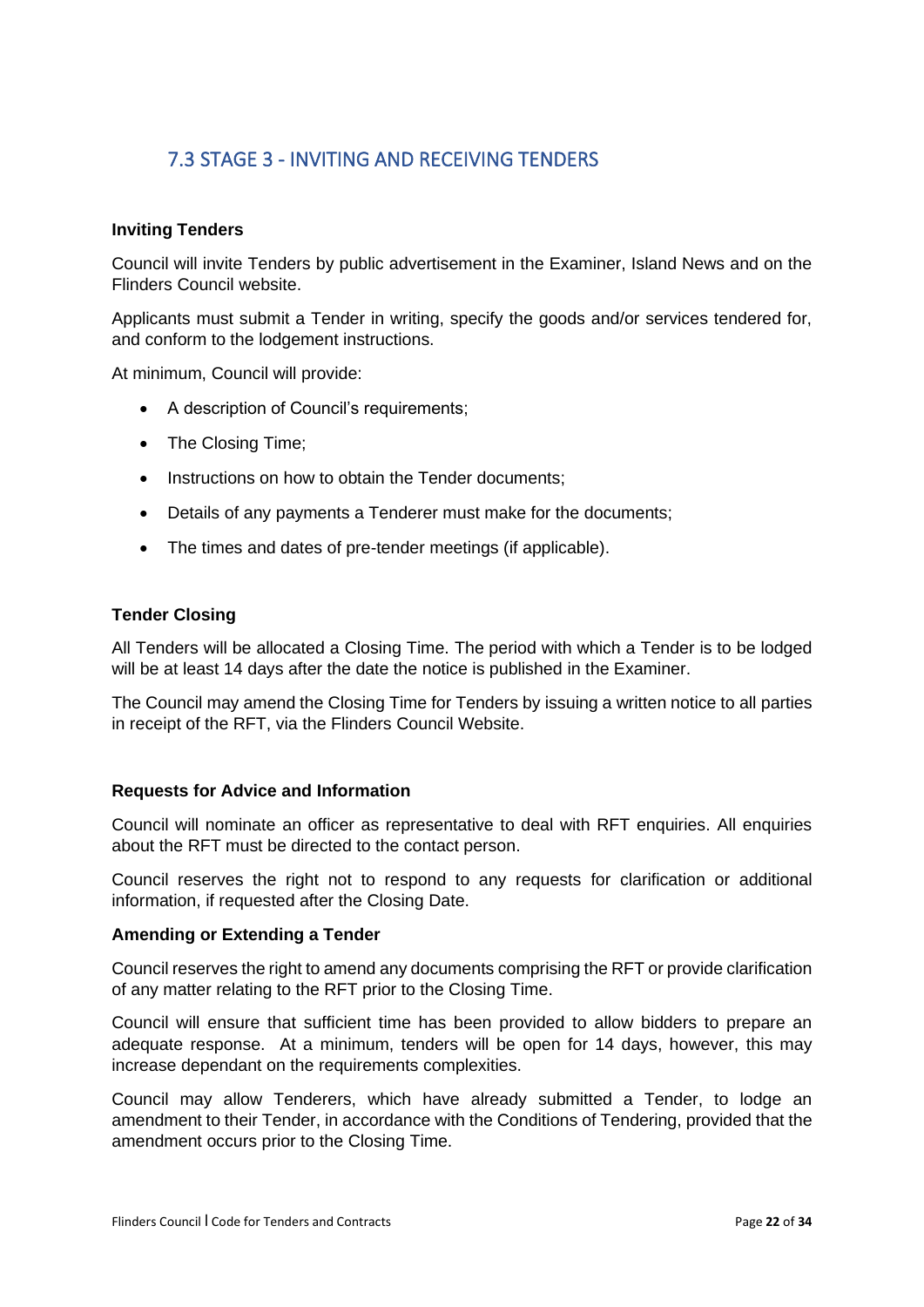If the RFT is amended or clarified, the Council will issue a notice via the Flinders Council website.

#### **Receiving and Lodgement of Tenders**

The Conditions of Tendering will include clear instructions on how to lodge a Tender.

A Tenderer must comply with the lodgement instructions, and Council reserves the right to reject any Tender which is not lodged in accordance with the lodgement instructions.

#### **Late Tenders**

Any Tender received after the Closing Time will not under normal circumstances be considered. Should Council decide to accept or reject a late Tender, that decision shall be final, binding and not open to dispute, that:

- the cause of lateness was bevond the Tenderer's reasonable control:
- consideration of the late Tender would not provide an unfair advantage to the Tenderer submitting the late Tender; and
- consideration of the late Tender would not compromise the Tender Process.

#### **Opening Tenders:**

Council will provide a facility for the lodgement of Tenders via a locked Tender box or email (to the designated Council Contact officer).

Tender submissions via locked box will not be opened until the Closing Time has elapsed.

Email submissions shall be held confidentially by the designated Contact Person (files unopened) until the Closing Time has elapsed.

Opening of Tenders will not be public. All Tenders will be clearly identified and recorded, in the presence of at least two authorised Council officers that are not associated with the preparation or future evaluation of the tender.

#### **Confidentiality and Commercial-in -confidence**

Any of the documents, information or other materials provided to Tenderers by Council, or on behalf of Council in connection to an RFT, remain the property of the Council, and may only be used by the Tenderer to the extent required to prepare its tender.

Documents supplied by Council must not be published or disclosed by the Tenderer.

The successful Tenderer's name and tender value may become part of Council's Public Reporting.

The Council will disclose the successful Tenderer's name to unsuccessful Tenderer's.

All submitted Tenders become the property of Council.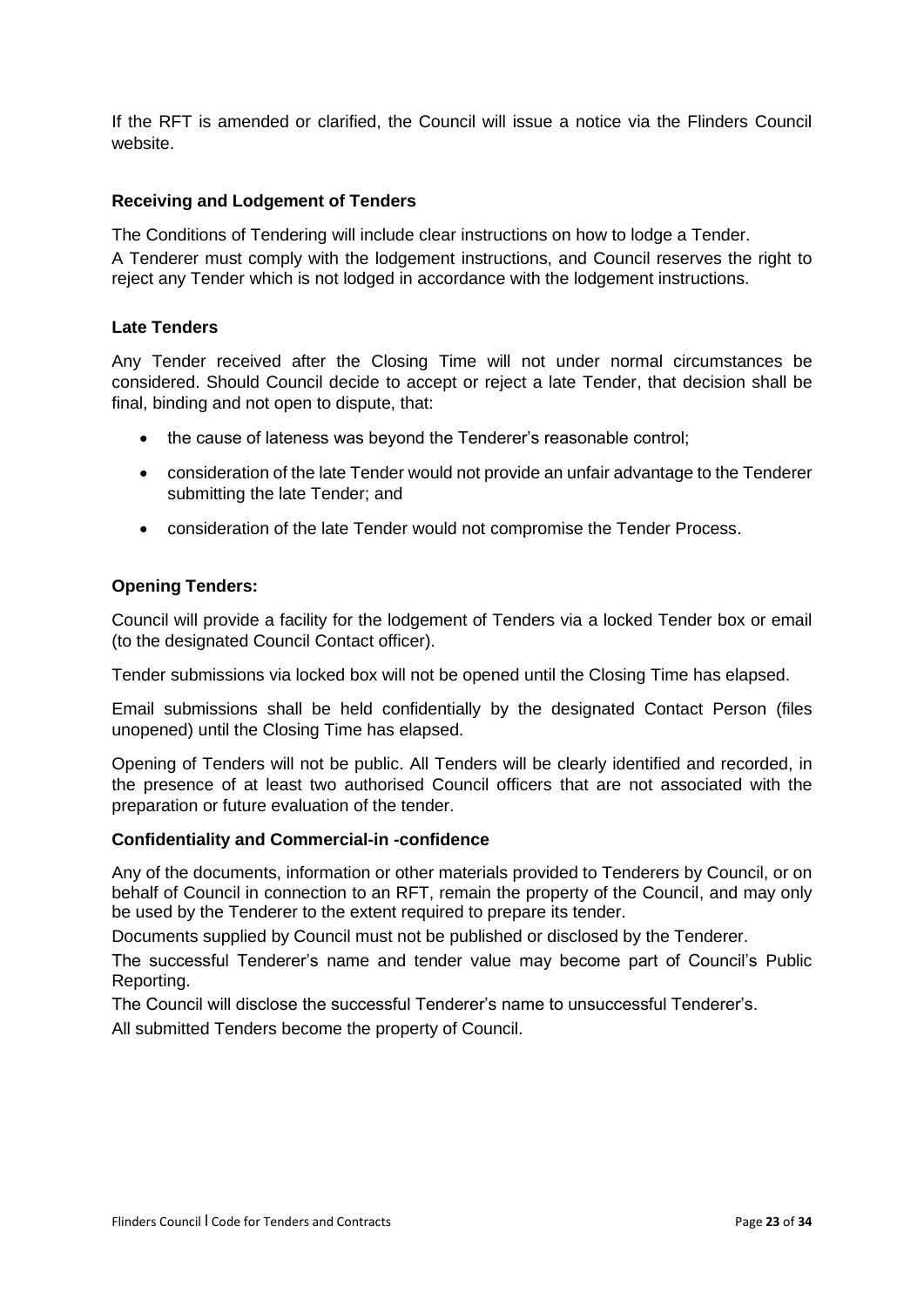## <span id="page-23-0"></span>7.4 STAGE 4 - TENDER EVALUATION

Principles and practices of the Tender Evaluation are set out in this Code. Flinders Council will evaluate tenders in accordance with the evaluation criteria and methodology developed prior to offers being invited.

#### **Conforming and Non-conforming Tenders**

A Conforming Tender is deemed to be:

- lodged by the Closing Time; and
- meets the mandatory Conditions of Tendering.

Non-Conforming Tenders

- lodged after the Closing Time; or
- is not submitted in conformance with the Conditions of Tendering; or
- is incomplete or contains insufficient information to allow Council to carry out a valid evaluation.

Notwithstanding that a tender may be non-compliant it may still be considered:

- a) by way of seeking clarification from a tenderer if an offer is unclear. Such clarification does not mean that tenderers can revise their original offer. Any clarification sought should be documented.
- b) if all things being equal the tender is deemed to be of potential consideration compared with others received.
- c) if the costs and delays in retendering are considered sufficient to warrant the consideration.

The reasons and rationale for any non-conforming tender being considered will be documented.

Council reserves the right to exclude any Tender from evaluation which in the Council's judgement is excessively low or high in price – relative to the other Tenders.

#### **Tender Evaluation Committee (TEC)**

A TEC will be established for each Tender process.

A TEC will consist of a minimum of three Council officers:

- a chairperson
- at least two persons additional to the chair, one of which is the Council Delegate;
- an Independent advisor and/or Probity advisor if required (for high value or complex contracts).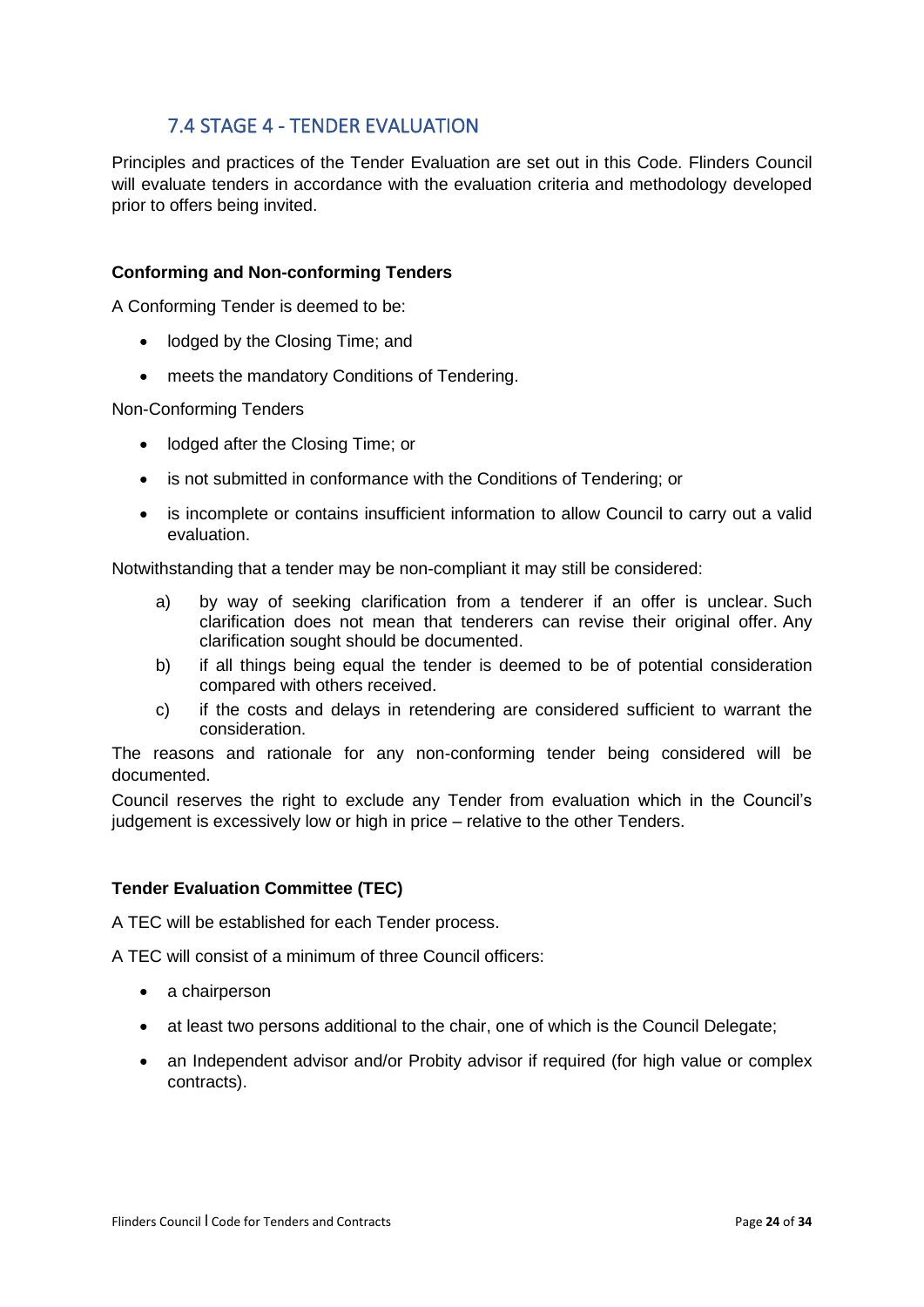#### **Confidentiality**

Tender evaluations should be strictly confidential. All contact with suppliers must be confirmed in writing through the chairperson of the TEC. Members of the TEC will not discuss the Tender evaluation with anyone outside the TEC. The Chair of the TEC may obtain advice from specialists to assist in the Tender Evaluation Process.

#### **Evaluation Method**

Tenders will be evaluated with the aim to determine which Tender submission provides Council with the best value for money.

When assessing value for money Council may consider:

- non-price criteria that it considers relevant to the successful performance of Council's requirements, and adherence to the purchasing principles; and
- apply weightings to the price and non-price criteria.

Selection and application of the evaluation criteria and weightings is at the sole discretion of Council. Evaluation criteria and weightings will apply equally to all Tenderers and be determined before finalising the RFT and disclosed in the RFT Conditions of Tendering.

During the evaluation process, Council may request additional information from any Tenderer in order to clarify unclear matters relating to the submission. However, the Tenderer will not be allowed to revise or amend its Tender price or submit additional material information in order to make a non-conforming Tender into a Conforming Tender.

#### **Evaluation Report:**

A Tender Evaluation Report must be prepared to document the selection of a successful tenderer to be submitted to the relevant approval authority:

- a) Tender Evaluation Committee to recommend final choice of successful Tenderer;
- b) General Manager for review and submission to Council for final approval.

Council's evaluation reports include but are not limited to the following:

- a) a comprehensive record of the evaluation;
- b) the rationale used to select the successful Tenderer, including scorings on criteria and weightings applied;
- c) whether it is recommended that negotiations should be undertaken, and on what basis; and
- d) reasons for overlooking lower priced tenders, or closely matched tenders.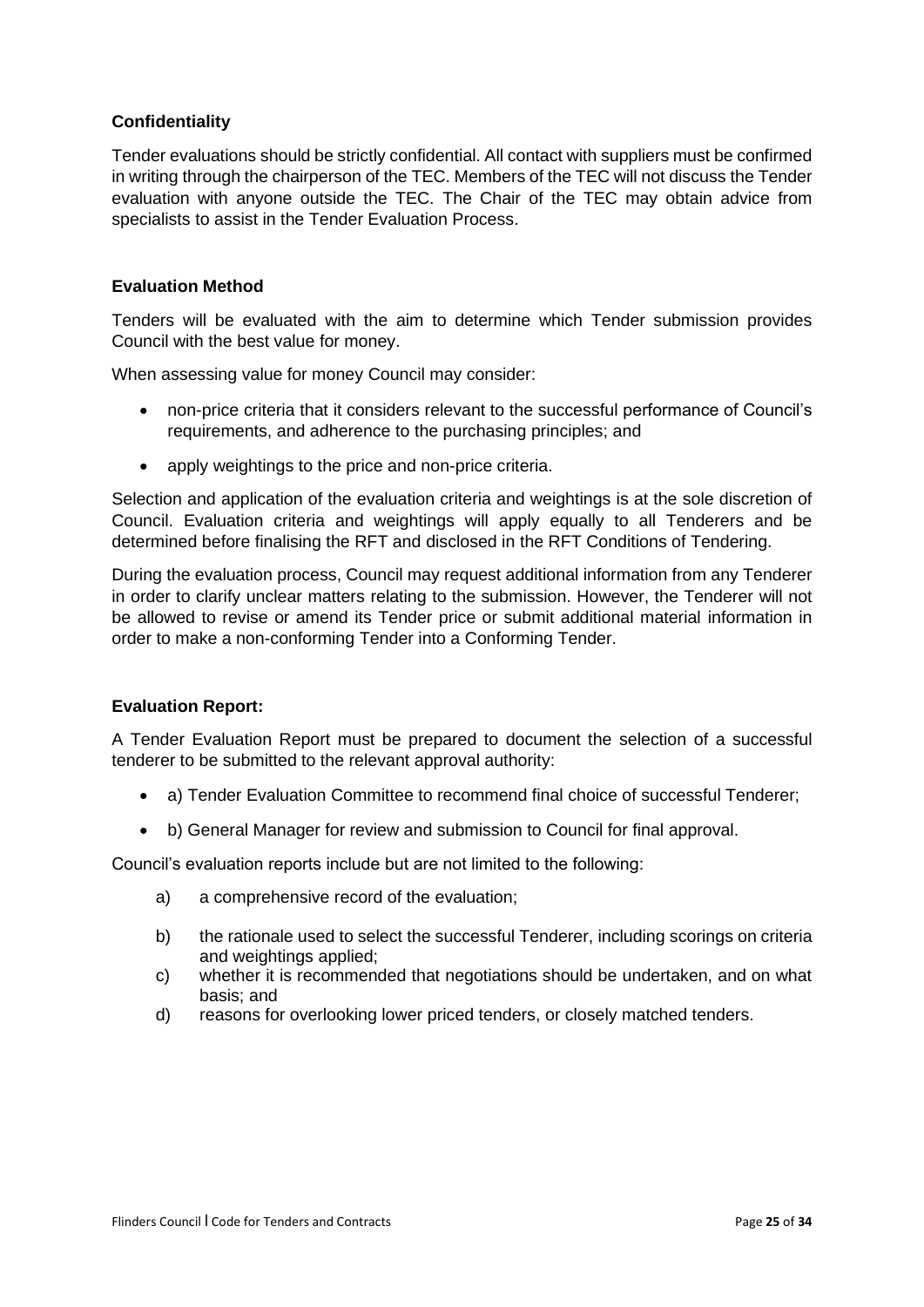#### **Tender Negotiations**

Council reserves the right to negotiate with the Tenderer during the evaluation process, in order to:

- assess the Tenderers understanding of Council's requirements, and test any assumptions made by the Tenderer in determining their price;
- clarify matters relating to the Tenderer's capability to fulfil Councils requirements;
- achieve cost reductions or service improvements with the preferred tenderer;
- finalise the commercial terms required to form a contract.

Council will refrain from negotiations that substantially modify the Council's requirements, or would lead to a non-conforming Tender becoming a Conforming Tender.

The outcomes of Tender negotiations will be reflected in the final contract documentation.

During negotiations with a Tenderer, Council will not disclose the details of any other Tender submission.

### <span id="page-25-0"></span>7.5 STAGE 5 - ESTABLISH A CONTRACT

The authority to award Tenders and Quotations and enter contracts, will be in accordance with the approved Delegate under the financial delegations set out in Council's Delegation Register.

#### **Tender Rejection and Acceptance:**

Council is not obliged to accept the lowest priced Tender or any Tender.

Council may reject all Tenders. If Council rejects all Tenders, it will advise all Tenderers in writing.

Council may accept a conforming Tender and may consider accepting a non-conforming Tender (see Conforming and Non-Conforming Tenders in section 7.4 of this Code).

The outcome of the Tender Process will be advised to all Tenderers in writing.

#### **Contract Extension:**

Council may extend a contract entered into by Tender under the following conditions:

- o If the contract conditions provide for an extension of contract; and
- o By a decision of Council made by absolute majority.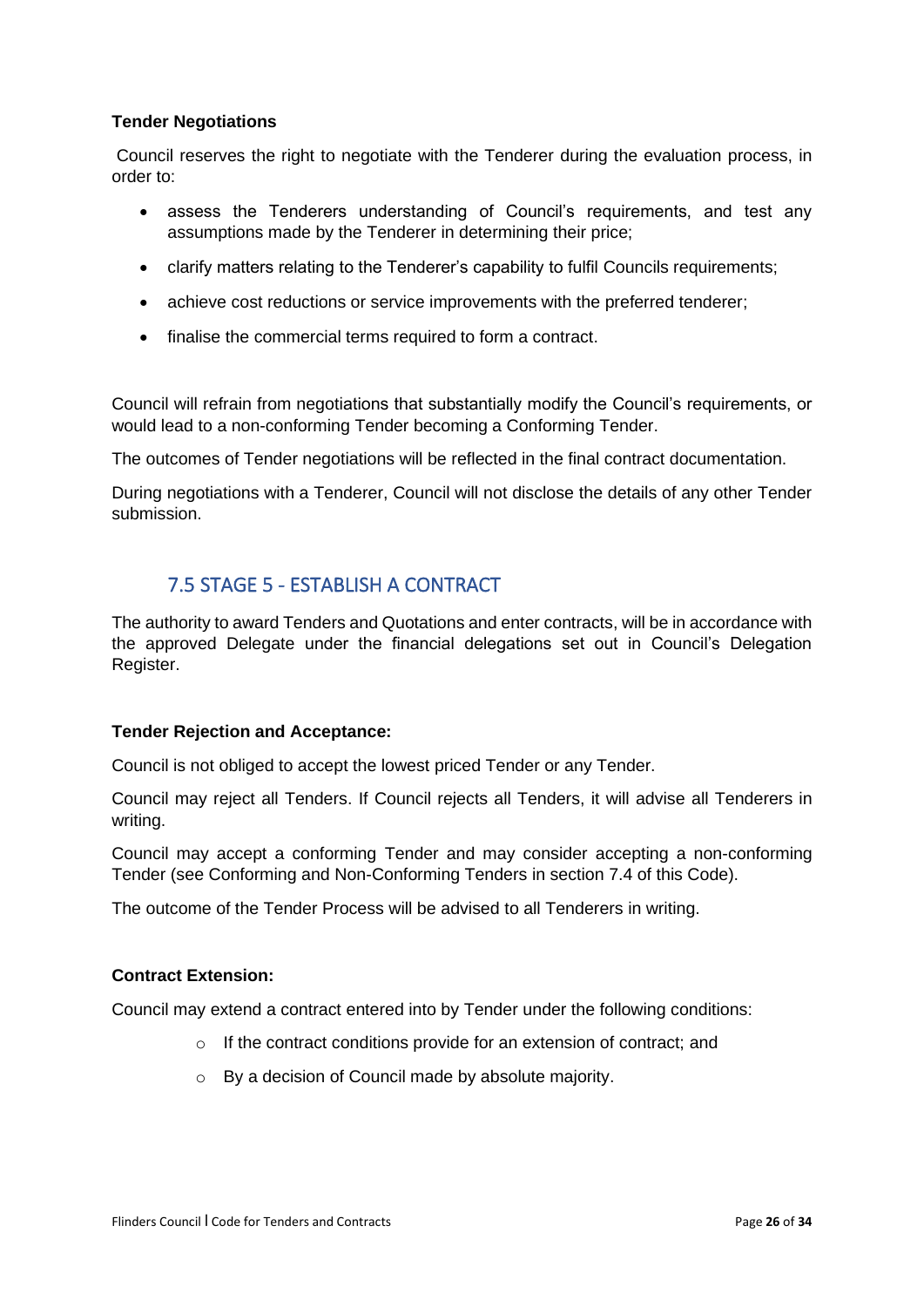#### **Contract Variation:**

A variation to a contract could include, but is not limited to, a change in scope and type of Councils requirements, quality standard, service level, delivery times, timeframes, personnel and price.

All contract variations must be approved by the appropriate delegate in line with their financial delegation and generally must:

- o not exceed budget unless a budget variation has been approved;
- o not materially alter the Specifications of the goods and or services tendered for;
- o not exceed 10% of the contract price and less than \$250,000 in value for large projects.

In the case of large projects with variations greater than \$250,000 in value, Council approval will be required.

If a variation to a Contract is greater than \$5,000, an exemption from the requirement to quote should be sought from the General Manager.

## <span id="page-26-0"></span>7.6 STAGE 6 - ADVISING AND DEBRIEFING SUCCESSFUL AND UNSUCCESSFUL SERVICE PROVIDERS

#### **Tender debrief Unsuccessful Tenderers (r28(I)(iv)):**

The purpose of the debriefing session is to help unsuccessful tenderers improve their ability to successfully bid for future Council requirements.

The debriefing process is not to be used as a means of contesting the outcomes of a Procurement Process, but instead, promote continual improvement of submissions.

Council will provide a debriefing interview to any unsuccessful bidder who requests one.

Briefings will include:

- a) how their offer performed with respect to the evaluation criteria; and
- b) strengths as well as weaknesses of their offer.

Briefings will not include:

- a) comparisons between the unsuccessful tenderer's offer and the winning, or any other, offer; or
- b) the debriefing interview being used to justify the selection of the successful tenderer.

The Council's debriefing team will include at least one member from the Tender Evaluation Committee. Council will document the proceedings at each debriefing interview including:

- a) who attended (from the agency and from the business concerned);
- b) the information provided to the unsuccessful tenderer;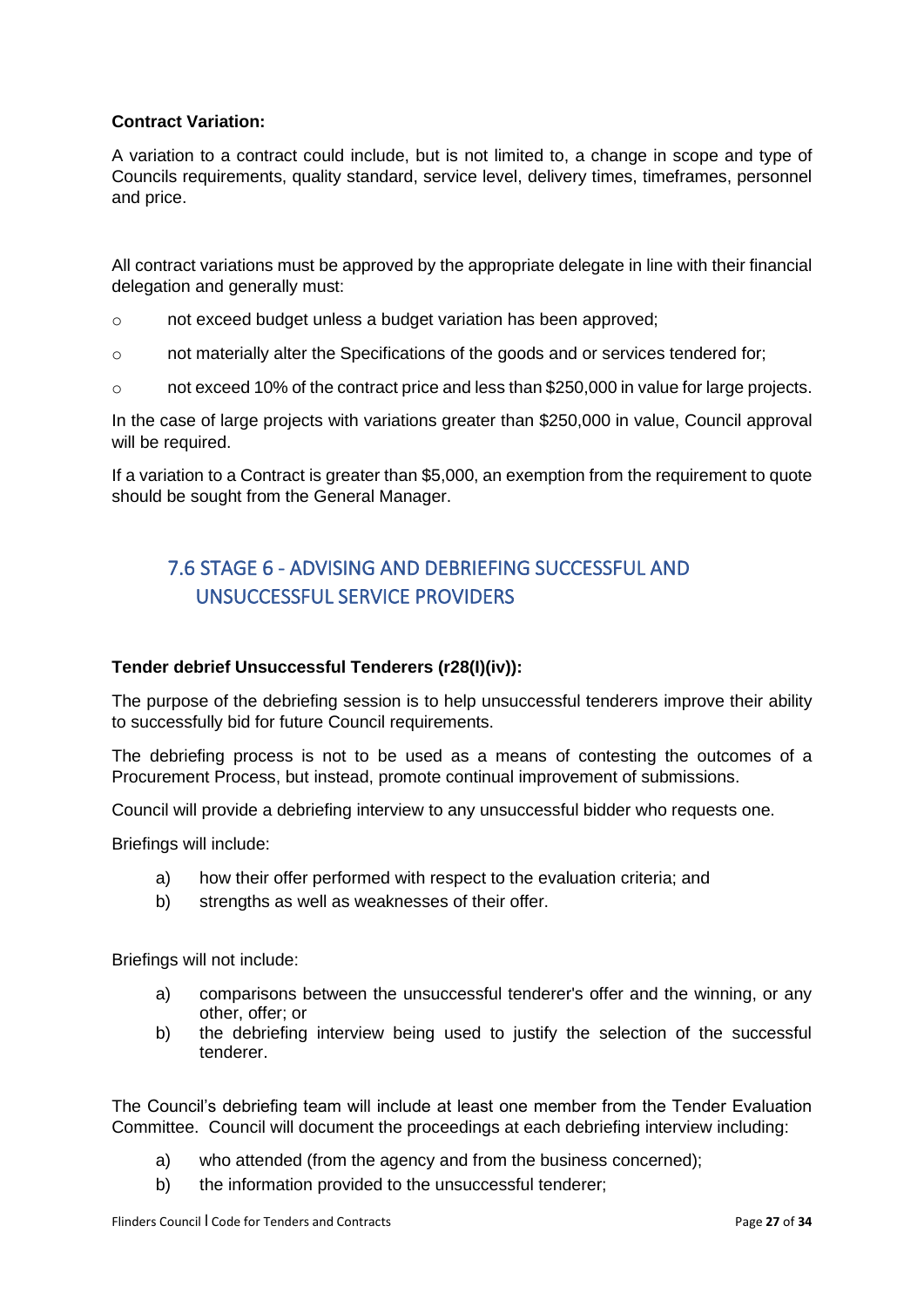- c) any issues arising;
- d) the details of any information that was requested, but not disclosed due to commercial-in-confidence considerations; and
- e) any likely future complaints, and recommendations for further action.

Where a multiple-stage purchasing process is used (for example where Expressions of Interest are used to short-list tenderers) Tenderers not short-listed may be offered a debriefing interview, in a similar way to unsuccessful tenderers.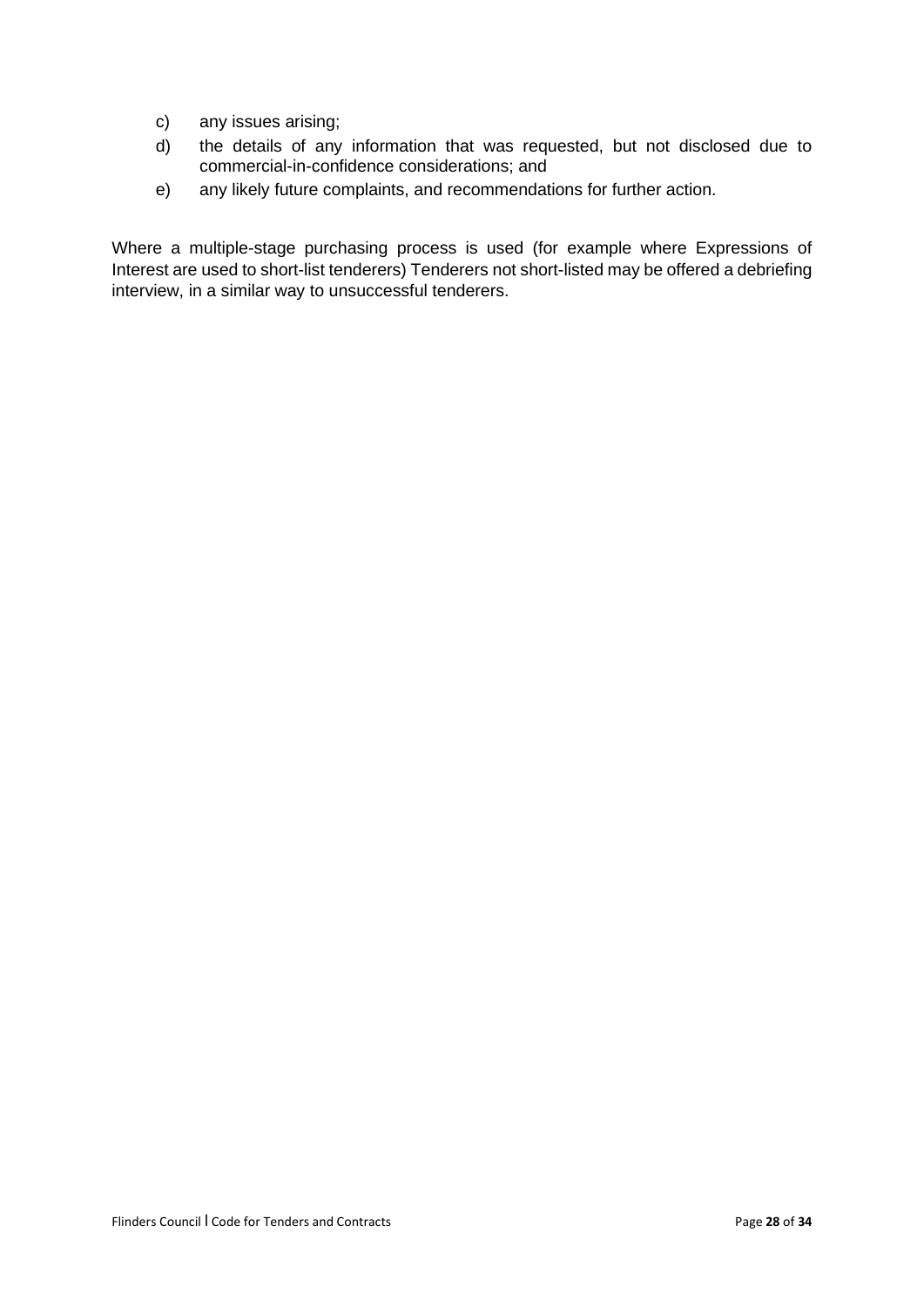# <span id="page-28-0"></span>8. COMPLIANCE AND REVIEW

## <span id="page-28-1"></span>8.1 REVIEW OF TENDER PROCESS

Following completion of the tender evaluation process, a report is to be prepared for the appropriate Delegates to review the tender process, accept or reject Tenders and make a recommendation.

Periodic reviews of procurement and tender process controls will be conducted by Councils Finance and Procurement Officers, to ensure improvement and management of procedures.

### <span id="page-28-2"></span>8.2 PROCUREMENT COMPLAINTS

A complaint about procurement can be communicated to Council via the process for making a complaint contained in Councils Customer Service Charter located on Flinders Council's website.

The Procurement Officer should first attempt to find a resolution to the procurement complaint, in consultation with the Finance Organisational Performance Manager and if relevant, the Manager of Infrastructure and Airports. If the complaint relates to a Public Tender, then the Chairperson of the TEC should also be consulted in relation to the complaint.

If the complaint cannot be resolved, it should be referred to the General Manager.

### <span id="page-28-3"></span>8.3 BREACH OF THE CODE

Council will comply with this Code and its legislative obligations.

If any employee of Council, or a body controlled by Council, breaches this Code, Council may take disciplinary action, if in its absolute discretion, it decides to do so.

If a Service Provider commits a breach of this Code, Council may take action against that Service Provider, if in its absolute discretion, it decides to do so.

Action may include but is not limited to:

- providing a warning to the Service Provider;
- restricting or reducing future opportunities for that Service Provider to bid for Council work;
- refusal to consider any Tender or Quotation submitted by that Service Provider;
- reporting of the breach to a statutory, professional or other relevant body; and
- termination or suspension of the Service Provider's engagement with Council.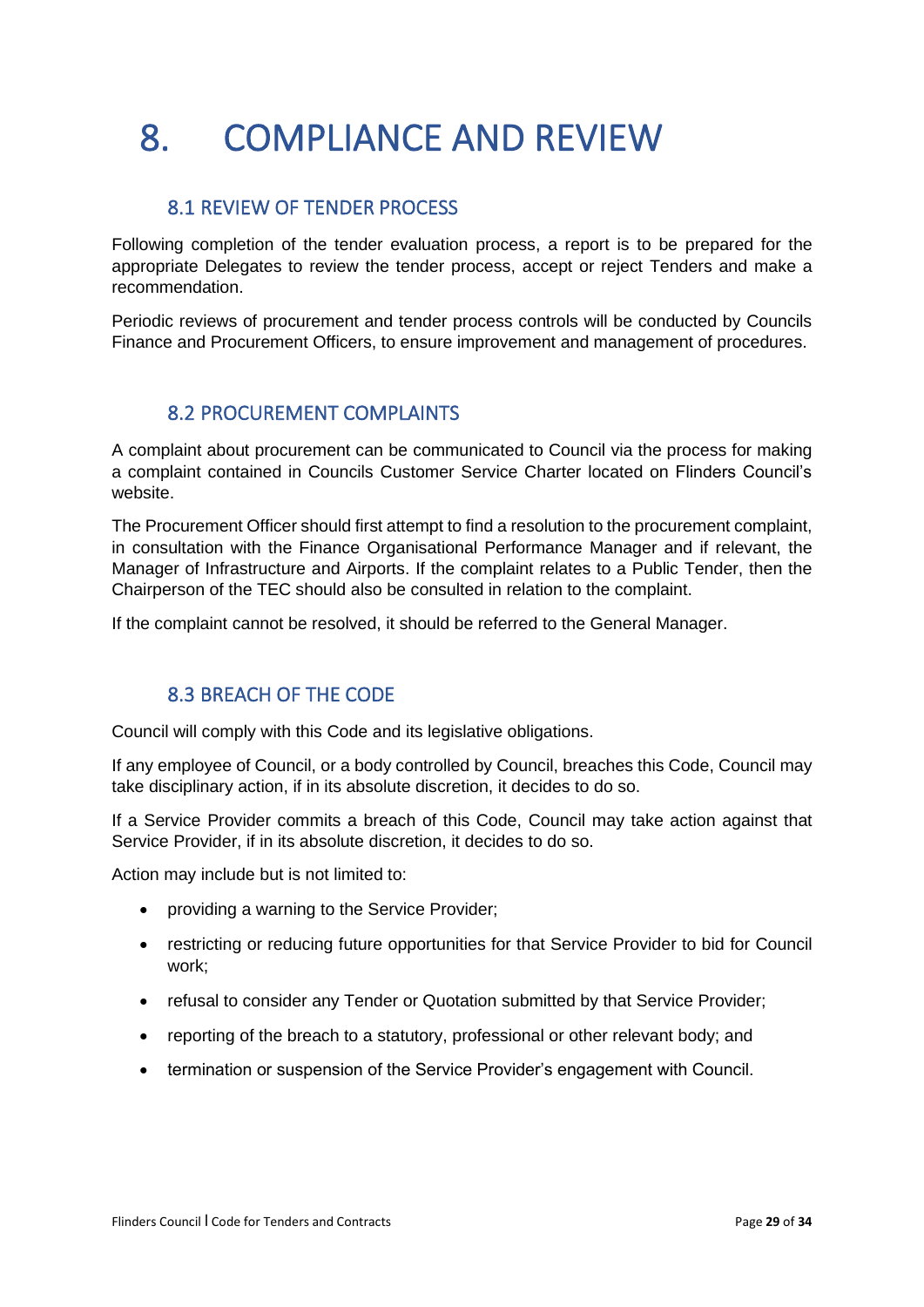## <span id="page-29-0"></span>9. REPORTING

## <span id="page-29-1"></span>9.1 ANNUAL REPORTING

Council's Annual Report for the financial year will include a range of information relating to the procurement of goods and services for the situations as described below. Council is obliged to report at a minimum on a series of procurement matters. Linked to 72 (1) of the Act.

Where in a financial year, a contract, for the supply or provision of goods or services is equal or greater than the Prescribed Amount, as per Regulation 23(5)(b) of the Regulations, Council will disclose:

- a description of the contract;
- the period of the contract;
- the periods of any options for extending the contract;
- the value of any tender awarded or, if a tender was not required, the value of the contract (excluding GST);
- the business name of the successful contractor;
- the business address of the successful contractor; and
- any other prescribed matters.

Where approval has been given for non-application of the Tender process, in accordance with regulation 27(a) and (i) of the Regulations, Council will disclose:

a brief description of the reason for not inviting public tenders;

- a description of the goods or services acquired;
- the value of the goods or services acquired; and
- the name of the supplier.

Where in a financial year, a contract is entered into, or extended, for the supply or provision of goods or services which is equal or greater than \$100,000 (excluding GST) but less than \$250,000 (excluding GST), Council will disclose:

- a description of the contract:
- the period of the contract;
- the periods of any options for extending the contract:
- the value of the contract (excluding GST);
- the business name of the successful contractor; and
- any other prescribed matter.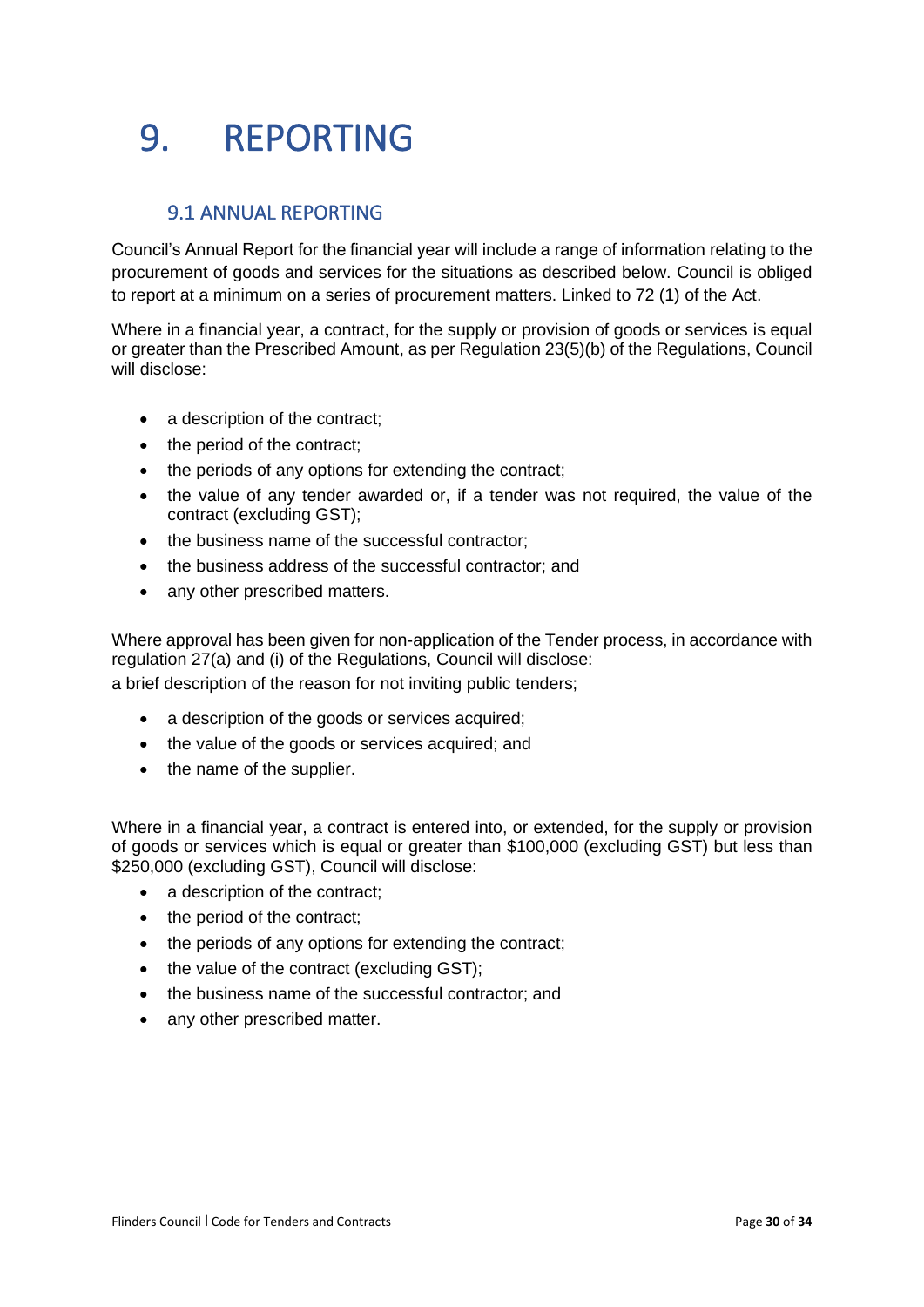## <span id="page-30-0"></span>9.2 REPORTING TO THE COUNCIL AND THE GENERAL MANAGER

For purchases with a value requiring 3 written quotations as per the purchasing thresholds, the number of instances of non-application of the requirement to obtain 3 written quotations according to reason, must be reported to the Council on a quarterly basis.

For purchases with a value requiring 2 written quotations as per the purchasing thresholds, the number of instances of non-application of the requirement to obtain 2 written quotations according to reason, must be reported to the General Manager.

Such reports will include the following details of each procurement:

- the reason for the non-application of the process;
- a brief description, and approximate value of the goods or services acquired; and
- the name of the Service Provider.

## <span id="page-30-1"></span>10. REVIEW OF THE CODE

This F2 - Code for Tenders and Contracts will be reviewed at least every 4 years, unless a change occurs that requires Council to amend its Code of Tenders and Contracts.

#### **History of Review**

**ADOPTED BY COUNCIL: 16 July 2009 MINUTE NO: 263.07.09**<br>AMENDED BY COUNCIL: 18 June 2015 MINUTE NO: 05.01.2016 **AMENDED BY COUNCIL: 18 June 2015 AMENDED BY COUNCIL: 17 August 2017 MINUTE NO: 204.08.2017 AMENDED BY COUNCIL: 16 November 2021 MINUTE NO: 227.11.2021**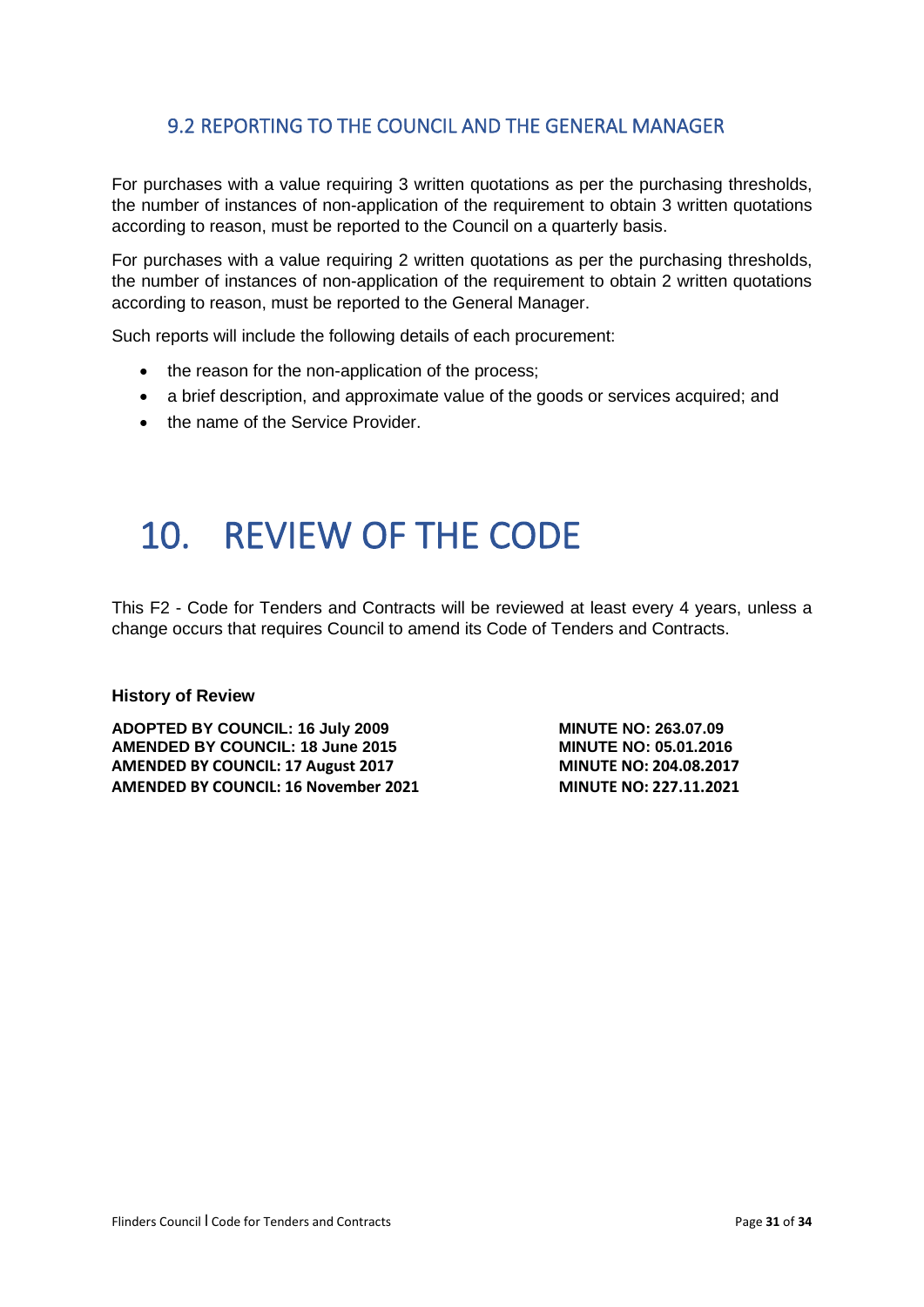## <span id="page-31-0"></span>11. DEFINITONS

| <b>TERM</b>                    | <b>DEFINITION</b>                                                                                                                                                                 |
|--------------------------------|-----------------------------------------------------------------------------------------------------------------------------------------------------------------------------------|
| <b>ACT</b>                     | The Local Government Act 1993.                                                                                                                                                    |
| <b>Conditions of Tendering</b> | The terms and conditions under which Council<br>will seek, receive, and evaluate Tenders and<br>Quotations.                                                                       |
| <b>Closing Time</b>            | The Closing Time and date for Tenders<br>or<br>Quotations stated<br>the<br>Conditions<br>in<br>0f<br>Participation or Conditions of Tendering.                                    |
| Code                           | This Code for Tenders and Contracts.                                                                                                                                              |
| <b>Conditions of Contract</b>  | The terms and conditions that a Service Provider<br>will be required to substantially agree to if the<br>Tender or Quotation is accepted.                                         |
| Contract                       | A formal agreement entered into between<br>Council and the successful Tenderer for the<br>performance of Council's requirements.                                                  |
| Council                        | means the Flinders Council established under<br>s.18 and s.19 of the Act.                                                                                                         |
| <b>Council Officer</b>         | Council officer means an employee, contractor,<br>or consultant of Council.                                                                                                       |
| Council's requirements         | The goods, equipment, services or works<br>required by Council under an RFT or request for<br>Quotation.                                                                          |
| Delegate                       | The Council Committee or Officer authorised to<br>expend funds<br>to the value of Council's<br>requirements under the current version of<br><b>Councils Delegations Register.</b> |
| <b>GST</b>                     | Goods and Services Tax pursuant to the Tax<br>System (Goods and Services Tax) Act 1999.                                                                                           |
| <b>Independent Advisor</b>     | Advisor is external to Council <i>i.e.</i> , a non-Council<br>employee. Audit Panel delegates can be used.                                                                        |
| <b>Invitation to Tender</b>    | The advertisement or other written advice issue<br>by Council in order to seek Tenders.                                                                                           |
| <b>Local Business</b>          | Suppliers whose principal place of business is<br>located within the Flinders Council Municipal<br>Area.                                                                          |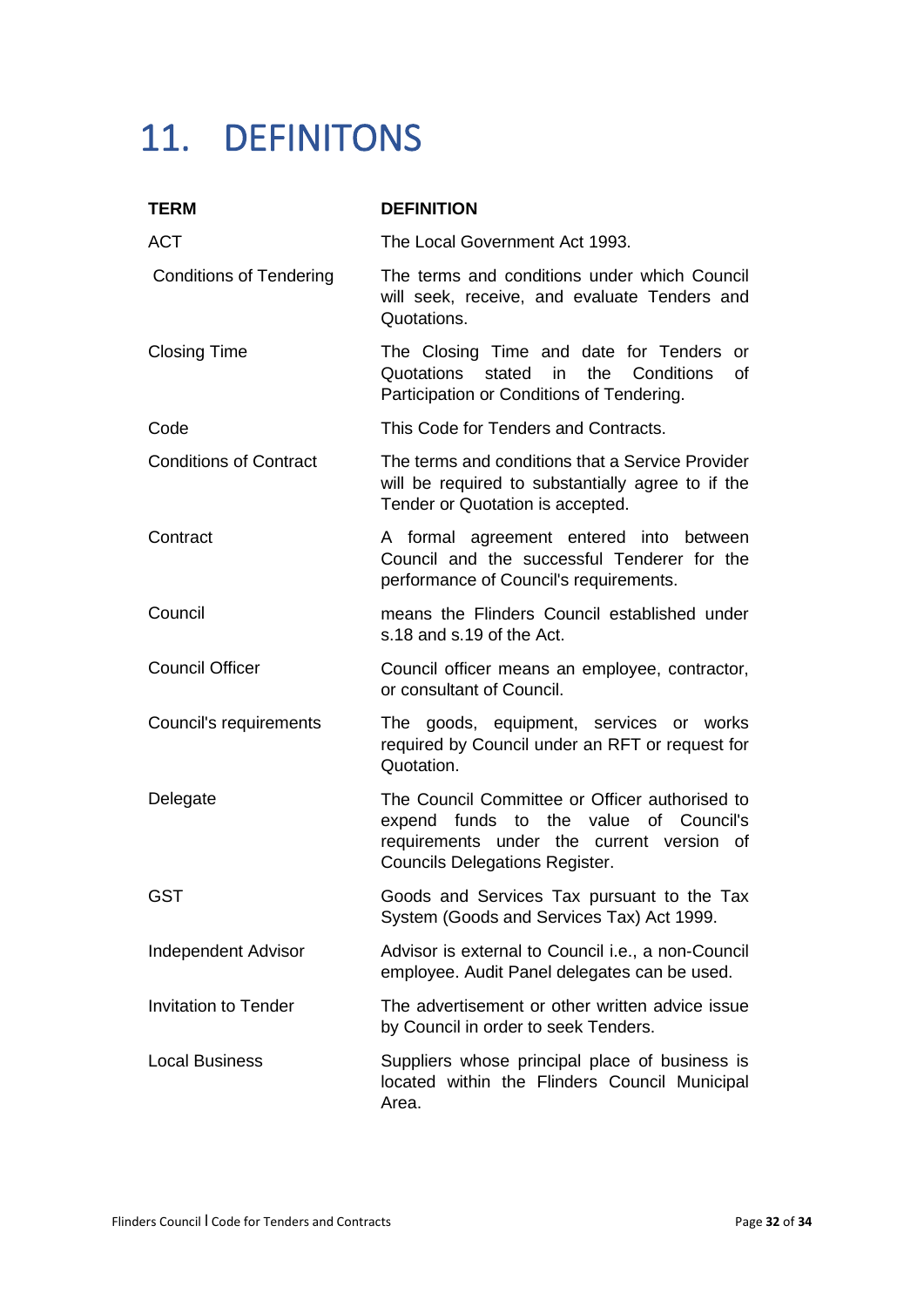| Multiple-Use Register             | A register of suppliers who meet criteria<br>established by Council in respect of the supply of<br>particular categories of goods and services.                                                                                                                                                                  |
|-----------------------------------|------------------------------------------------------------------------------------------------------------------------------------------------------------------------------------------------------------------------------------------------------------------------------------------------------------------|
| Panel                             | A Panel of providers established as a result of<br>open tender, each of whom signs a Contract with<br>Council.                                                                                                                                                                                                   |
| <b>Preferred Tenderer</b>         | The Tenderer selected by Council as best<br>satisfying Council's requirements.                                                                                                                                                                                                                                   |
| <b>Prescribed Amount</b>          | means the dollar figure prescribed in r. 23(1) of<br>the Regulations which as at the date of this Code<br>is \$250,000 (excluding GST).                                                                                                                                                                          |
| <b>Probity Advisor</b>            | Advisor is external to Council <i>i.e.</i> , a non-Council<br>employee, and has experience of Contract law.                                                                                                                                                                                                      |
| <b>Procurement Principles</b>     | The procurement principles prescribed under<br>Regulation 28(a) of the Regulations.                                                                                                                                                                                                                              |
| <b>Procurement Process</b>        | The process whereby the Council seeks to<br>engage a Service Provider to provide Council<br>with goods, equipment, services or construction<br>or building works.                                                                                                                                                |
| <b>Purchase Order</b>             | A formal agreement entered into<br>between<br>Council and the Service Provider for the<br>performance of Council's requirements.                                                                                                                                                                                 |
| Quotation                         | An offer from a prospective Service Provider in<br>response to an invitation issued by Council to a<br>selected number of prospective suppliers.                                                                                                                                                                 |
| Regulations                       | The Local Government (General) Regulations<br>2015.                                                                                                                                                                                                                                                              |
| Tender<br>Request<br>for<br>(RFT) | The documents inviting Tenderers to offer to<br>deliver Council's requirements by submitting a<br>Tender in accordance with the Conditions of<br>Tendering.                                                                                                                                                      |
| <b>Service Provider</b>           | Any contractors, subcontractors, consultants<br>tendering, or seeking to tender, in a Procurement<br>Process, and where the context permits can<br>include the reference "Tenderer".                                                                                                                             |
| Specification                     | The documents prepared for the purpose of<br>describing the extent and the manner of<br>performance of Councils requirements. These<br>may include general requirements, directions,<br>schedules, programs and drawings, and any<br>relevant other documents included with the RFT<br>or Request for Quotation. |